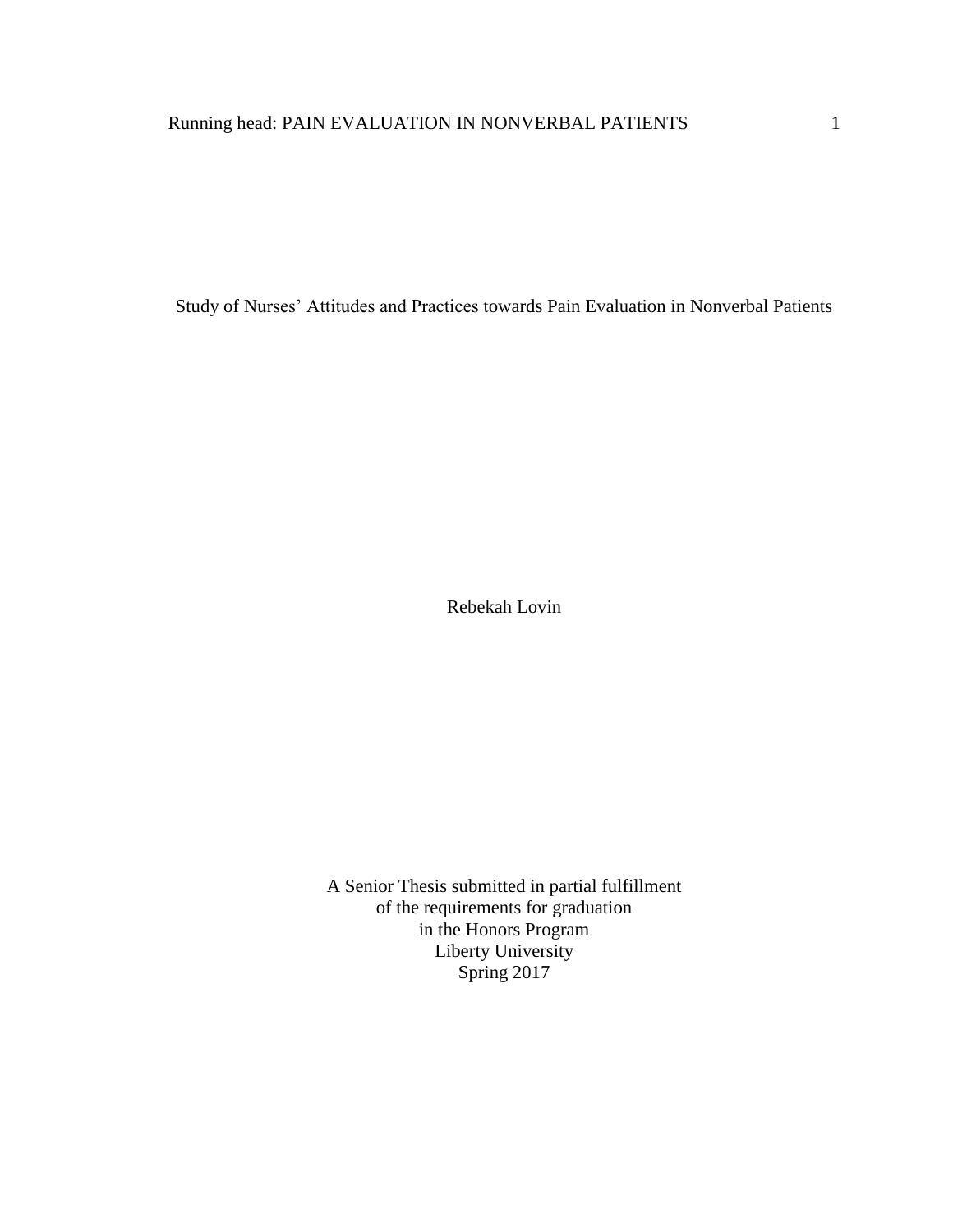#### Abstract

Pain, and the appropriate treatment of it, has recently come to the forefront of issues addressed with healthcare providers. Since the cornerstone of pain management is an appropriate assessment, methods of accurate pain evaluation are necessary. This need is particularly important in the population of patients who cannot express their pain. While pain assessment tools are available for use with nonverbal patients and hospitals typically mandate the use of one of these tools, actual compliance with such policy may not actually occur. Various barriers, such as education in the use of a tool, time, and the personal views of the nurse, may interfere with the use of such tools. This study utilizes a survey to evaluate the attitudes and practices of ICU nurses towards the use of pain assessment tools in nonverbal patients. Ninety-two percent of participants reported use of a pain assessment tool, and 72% reported using one at least 50% of the time. Sixteen (64%) of participants considered nursing workload to be a barrier to the use of pain assessment tools for nonverbal patients at least 50% of the time. No correlation was found between years of experience and the use of a pain assessment tool. The data collected in this study identifies current nursing practice so that future care in the area of pain assessment and management in non-communicative patients can be improved.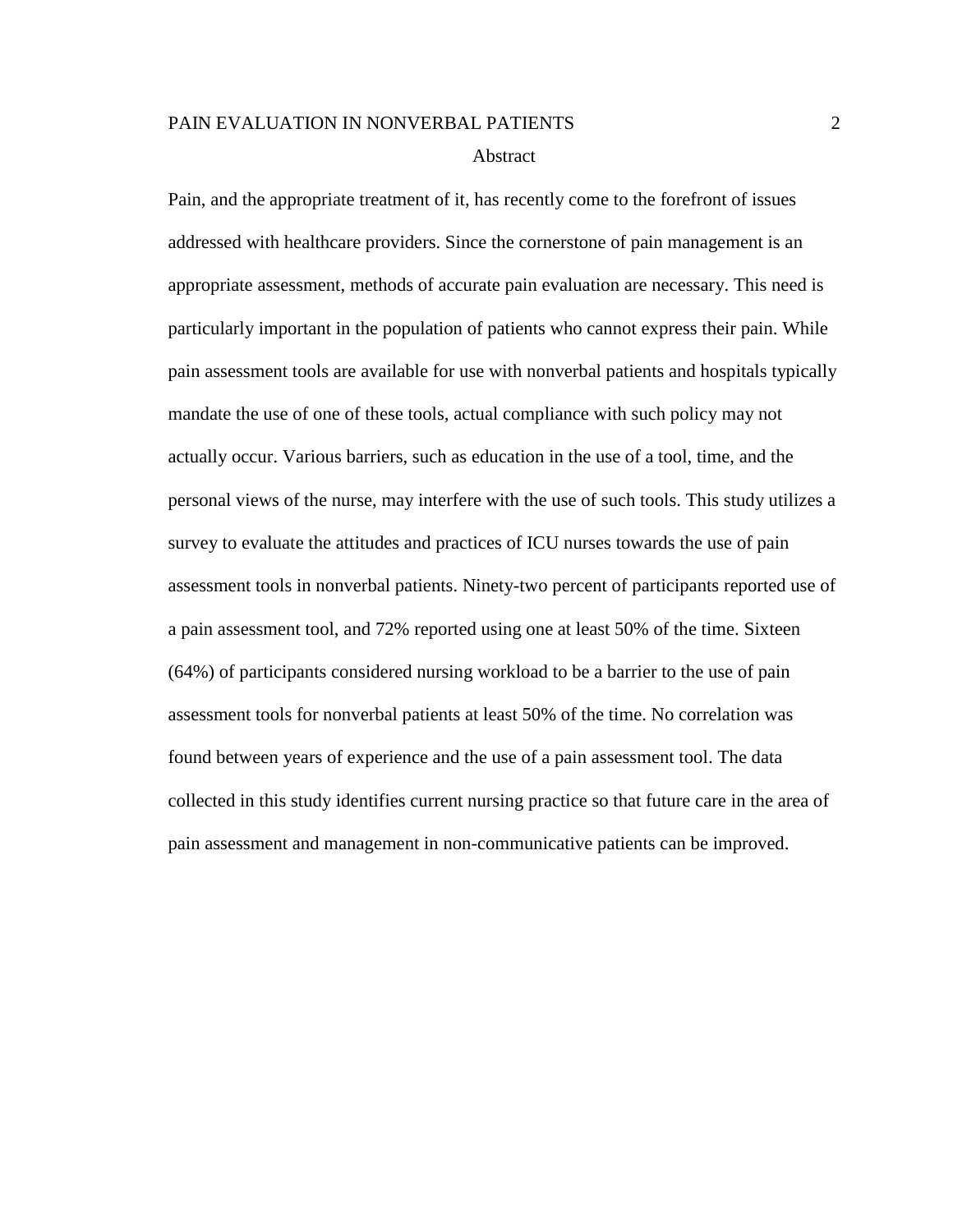Study of Nurses' Attitudes and Practices towards Pain Evaluation in Nonverbal Patients

According to The Joint Commission, over 76 million individuals in the United States currently suffer from pain (The Joint Commission, 2016). Pain, especially when it goes untreated or undertreated, can have numerous negative effects on various body systems. When pain is experienced, the sympathetic nervous system (SNS) of the body is triggered, producing a fight-or-flight response. The SNS works with the endocrine system, so the resulting systemic response is closely tied to the release of hormones in response to stimulation. Hormones are released from the hypothalamus, and then the pituitary gland, to prepare the body to deal with the injuring agent (Lewis, 2014).

Many body systems are affected by this release of hormones. The release of epinephrine and norepinephrine increases heartrate and stroke volume of the heart to facilitate perfusion of the vital organs (Dunwoody, Krenzischek, Pasero, Rathmell, & Polomano, 2008). Perfusion is also maintained by an increase in blood pressure, caused by peripheral vasoconstriction in response to epinephrine and norepinephrine and fluid retention in response to increased levels of renin, aldosterone, and antidiuretic hormone (Lewis, 2014). As the activity of the heart is increased, its oxygen demand also increases (Dunwoody, Krenzischek, Pasero, Rathmell, & Polomano, 2008). The body compensates by elevating respiratory rate in an attempt to obtain the oxygen needed by the body tissues. The presence of pain may decrease the depth of respirations and the individual's ability to cough effectively, leading to secretion accumulation and alveolar collapse, as well as a decrease in the amount of oxygen absorbed in the lungs (Kindler & Polomano, 2014). The stress response also causes an increase in cortisol production, which, in addition to various other mechanisms, elevates the amount of available glucose in the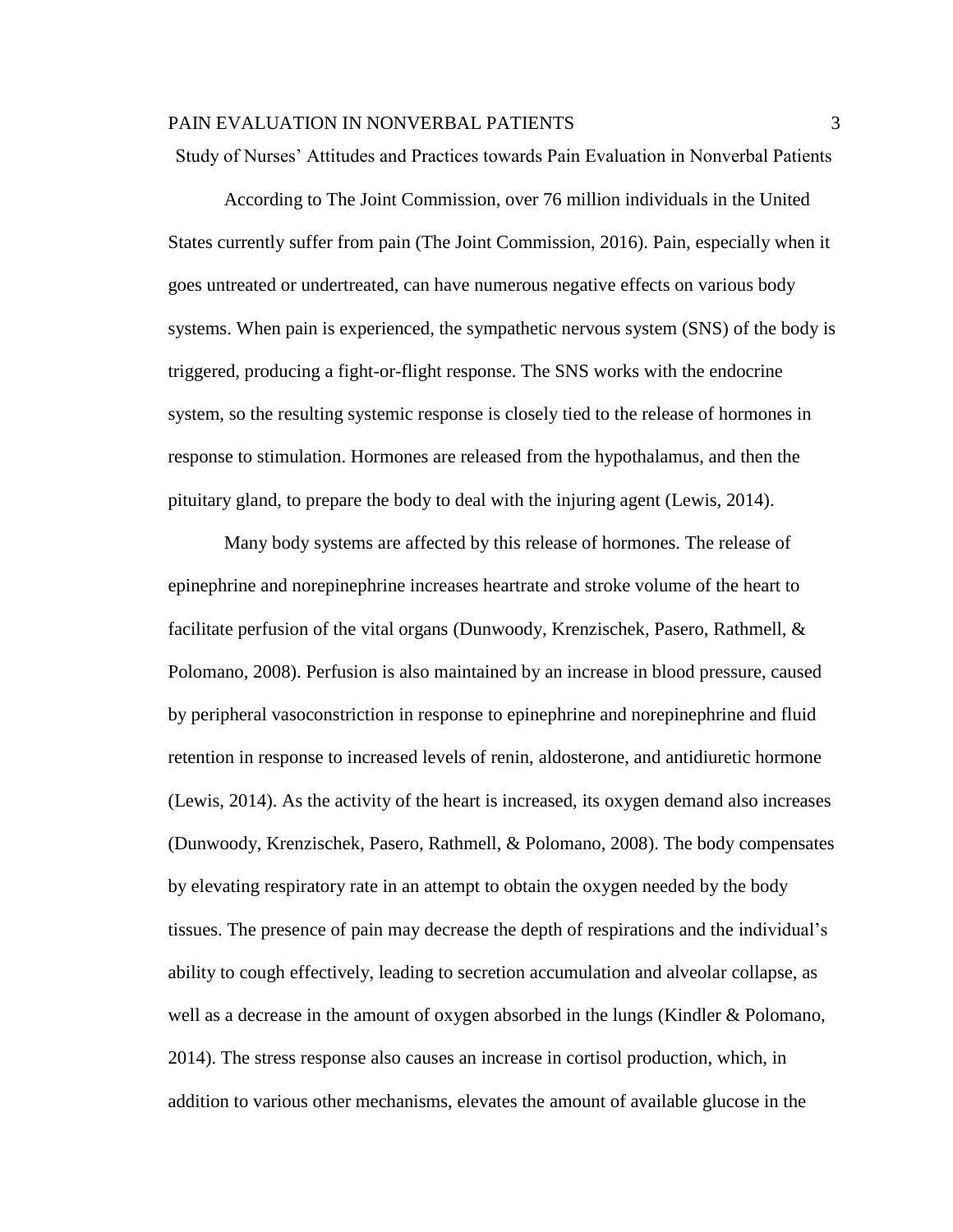blood stream (Dunwoody et al., 2008; Lewis, 2014). Cortisol production also causes a suppression of the immune system (Lewis, 2014). Activation of the SNS decreases gastrointestinal motility, which may lead to the development of a paralytic ileus, and may ultimately affect the nutritional status of the patient (Shahriari, Golshan, Alimohammadi, Abbasi, & Fazel, 2015). While these mechanisms allow the body to cope with pain in the moment, as pain remains untreated, they become unsustainable and eventually are unable to continue to meet body needs (Lovin, 2016b).

The negative effects of untreated pain surpass physiologic processes. One study revealed that the presence of pain may affect an individual's ability to multitask. In the study, pain did not affect participants' ability to perform the primary task of cooking, but did impact the secondary task of setting a table. This study also suggests that pain negatively impacts the processing strategies used by the individual when completing a task (Keogh, Moore, Duggan, Payne, & Eccleston, 2013). Another review reports that in individuals with chronic pain, higher levels of pain during data collection were related to lower performance on cognitively demanding tasks (Vlaeyen, Morley, & Crombez, 2016). The emotional status of the individual may also be significantly affected when pain goes untreated. Individuals may respond to the insecurity and perceived lack of control with anger, fear, sadness, and various other emotions unique to the individual (Kindler & Polomano, 2014; Lovin, 2016b).

According to Pasero and McCaffery (2011), "failure of clinicians to ask patients about their pain and to accept and act on patients' reports of pain are probably the most common causes of unrelieved pain and unnecessary suffering" (p. 15). Despite this observation, the long-term effect of pain assessments on clinical outcomes is unclear.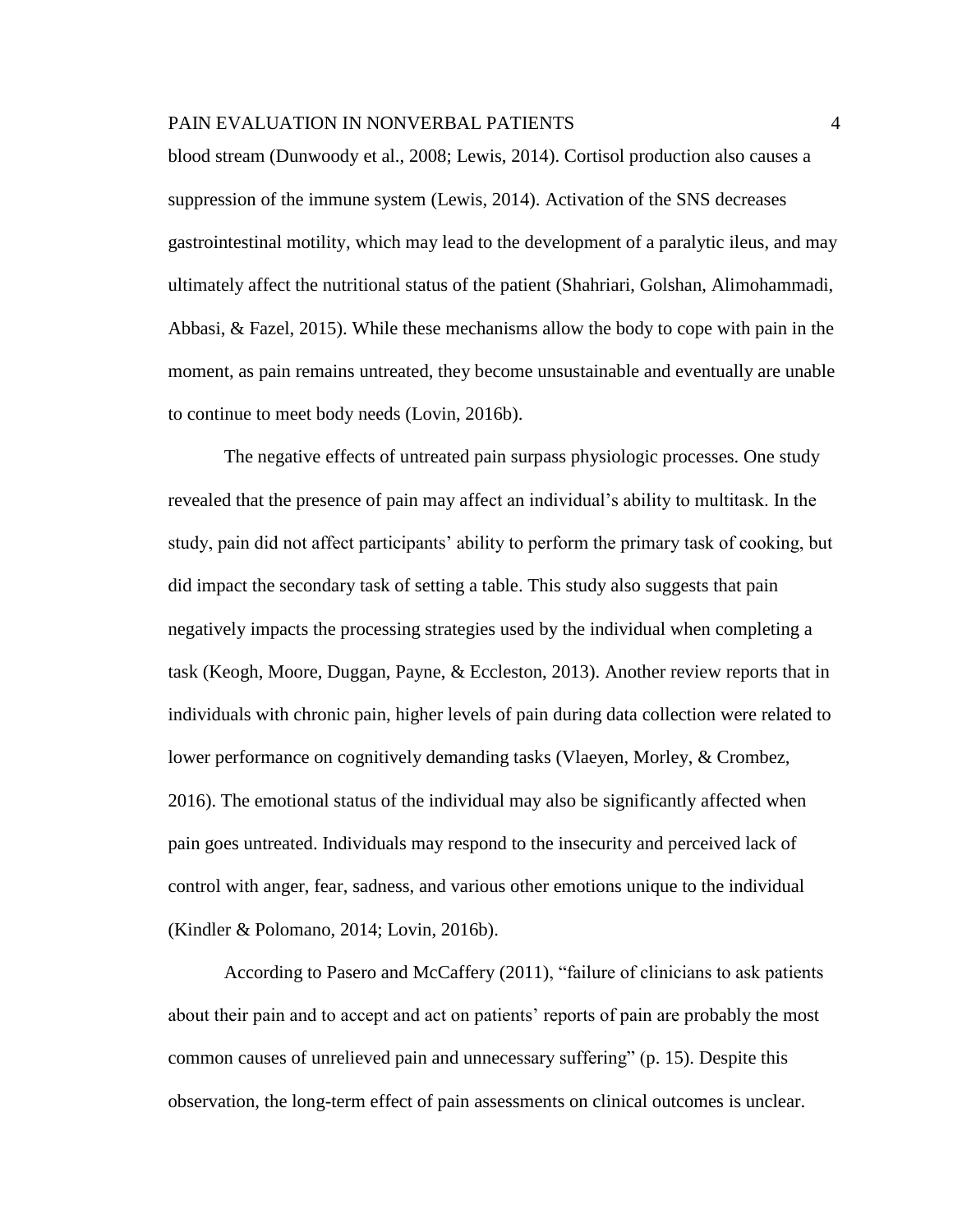While some studies have shown improvements in patient care resulting from pain assessment, others studies indicate "no significant differences between experimental and control groups with respect to medications prescribed or overall pain intensity" following systematic pain assessment (Pasero & McCaffery, 2011, p. 161). One meta-analysis concluded that the use of pain assessment tools can affect the intensity of pain experienced by critically ill patients, as well as impact the use of pharmacologic interventions and the frequency of pain assessment and documentation (Georgiou, Hadjibalassi, Lambrinou, Andreou, & Papathanassoglou, 2015). The same study, along with others, recognizes the need for further research to determine the effects of the use of such tools on long-term clinical outcomes (Gélinas, 2016; Georgiou et al., 2015). Regardless of long-term differences in patient outcomes, pain assessment is critical in providing appropriate pain management (Pasero & McCaffery, 2011). Accurate assessment of pain is necessary not only to provide adequate pain relief, but also to prevent overtreatment of pain and related adverse effects such as respiratory suppression, oversedation, and in some cases, death (Chen & Chen, 2015).

The ideal method of pain assessment is the patient's own report of his or her pain level (Chen & Chen, 2015; Gélinas, 2016; Rijkenberg, Stilma, Endeman, Bosman, & Oudemans-van Straaten, 2015). However, there are certain populations, especially in the critical care setting, who are unable to provide a verbal pain report or even signals to verify the presence of pain. Examples of such populations include individuals receiving mechanical ventilation and those receiving sedatives or with a decreased level of consciousness (Rijkenberg et al., 2015). While it may be tempting to assume that such patients experience less pain since they do not express it, various studies have shown that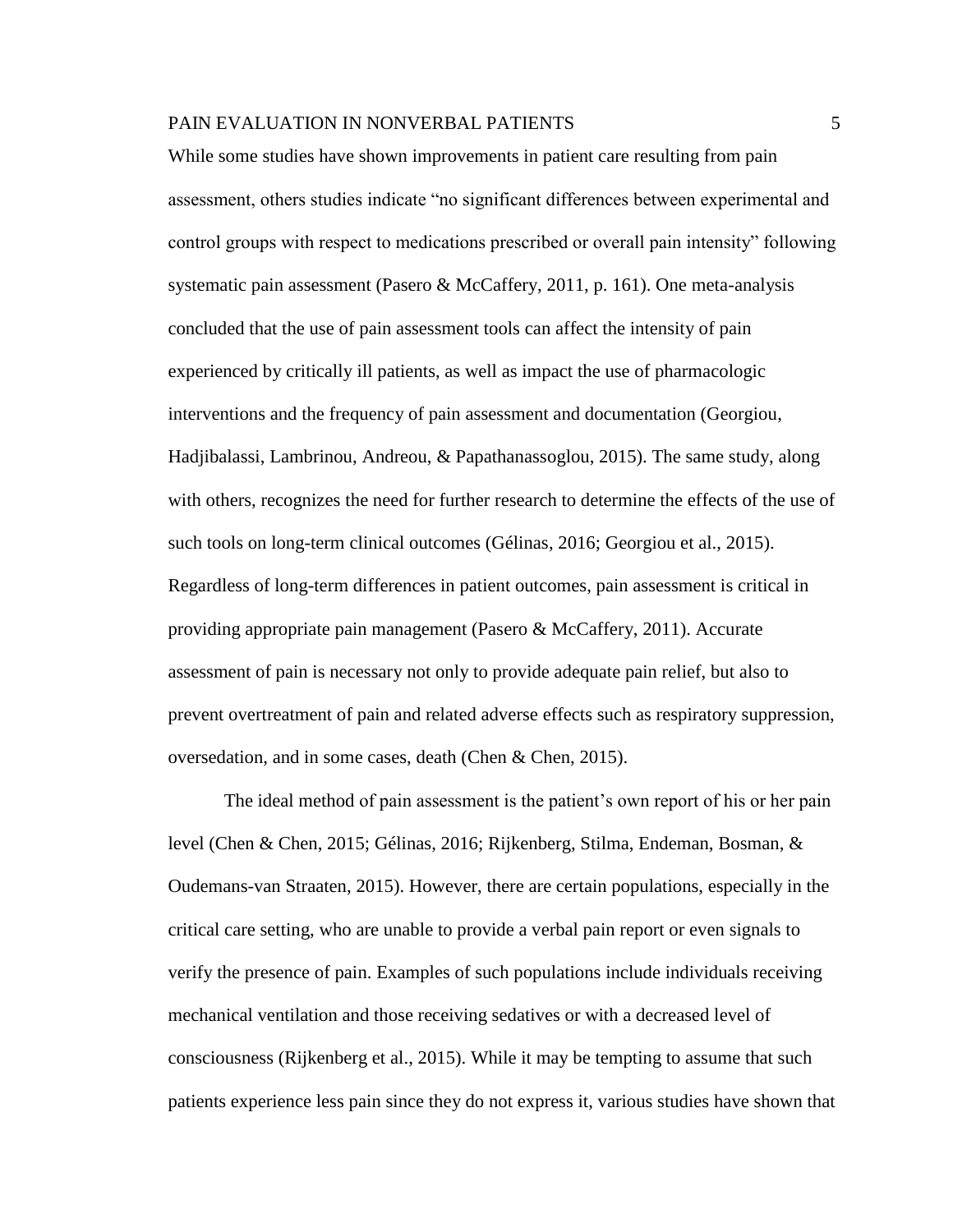patients who are unable to express their pain due to critical illness or unconsciousness do still perceive pain (Pasero & McCaffery, 2011). The reports of the pain experienced, gathered after the fact from the patients, are sobering (Pasero & McCaffery, 2011). In order to accurately assess the pain of these patients, it is imperative to utilize accurate alternatives to the patient's self-report of pain. Standardization of a single pain evaluation tool for nonverbal patients has been difficult because pain may produce varied physiological, psychological, or behavioral responses (Chen & Chen, 2015). Thus, "no pain assessment instrument has been universally recommended for use in critically ill patients incapable of self-reporting" (Stites, 2013, para. 2).

Two of the major tools used to assess pain in the nonverbal critically-ill population are the Behavioral Pain Scale (BPS) and the Critical-Care Pain Observation Tool (CPOT) (Pasero & McCaffery, 2011). The BPS was developed specifically for populations of sedated or mechanically ventilated patients (Al-Darwish, Hamdi, & Fallatah, 2016). This scale obtains a pain score of three to twelve by evaluating three categories: facial expression, upper limb movement, and compliance with a ventilator. Each category may be assigned a score from one to four. Specifications are provided regarding what actions on the part of the patient correspond to each numerical value within a category (Al-Darwish et al., 2016). The CPOT provides a pain score from zero to eight based on a four-category system. The categories included are facial expression, body movements, muscle tension, and either compliance with a ventilator if the patient is intubated or vocalization if the patient is not intubated. Each category may receive a score from zero to two. Specific definitions are provided for each numeric value in the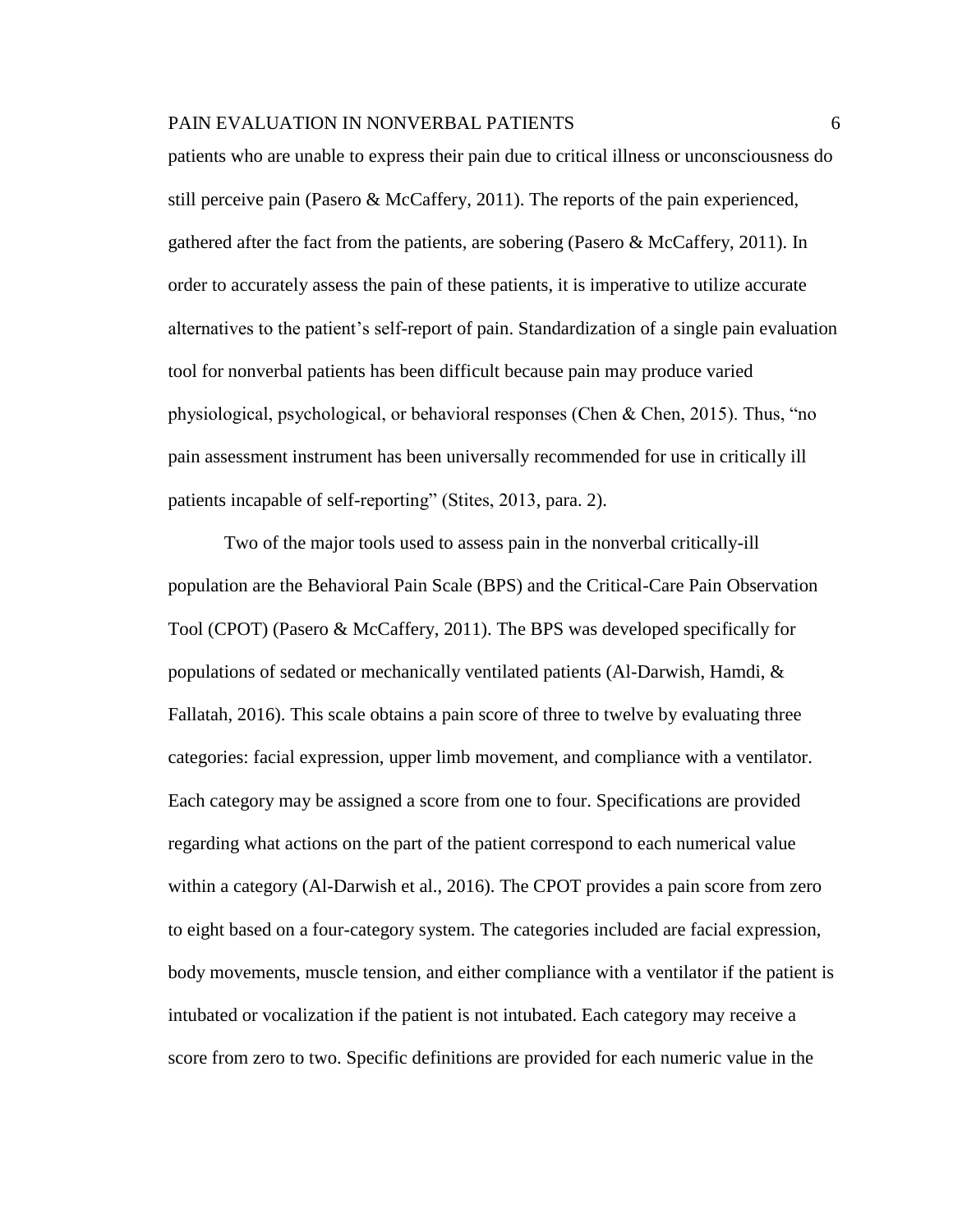categories to promote objectivity in the evaluation (Al-Darwish et al., 2016; Lovin, 2016a; Rijkenberg et al., 2015).

Studies evaluating the BPS have supported its interrater reliability, validity, and internal consistency (Stites, 2013). The interrater reliability of the tool was demonstrated by calculated weighted kappa values of  $0.81 - 0.955$  (Chanques et al., 2014; Liu, Li, & Herr, 2015). One study particularly revealed the interrater reliability of each of the subscales of the BPS, with *r* values ranging from 0.90 to 0.95 with the different categories (Al Darwish et al., 2016). The discriminant validity of the tool was supported by an average two point increase in the pain score between the score at rest and that obtained during a painful procedure (Rijkenberg et al., 2015). The internal consistency of the BPS has also been established, with reported Cronbach's alpha scores ranging from 0.70 – 0.80 (Chanques et al., 2014; Liu, Li, & Herr, 2015; Rijkenberg et al., 2015). One study examining nurses' perceptions of the perceived accuracy, usefulness, and ease of learning of pain assessment tools reported scores of seven, seven, and eight on a scale of zero to ten respectively for the BPS (Chanques et al., 2014; Lovin, 2016a).

Various studies have been performed over the last five years to examine the value of the CPOT for use in clinical practice. One significant benefit of this tool is that it has been evaluated in both specific and general critically ill populations (Buttes, Keal, Cronin, Stocks, & Stout, 2014). Pasero and McCaffery (2011), experts in the field of pain management, prefer the CPOT over the BPS due to the fact that it contains more categories of evaluation, and because it distinguishes patients who are intubated from those who are not. Studies performed in the clinical setting to test psychometric properties of the CPOT or to compare it to other pain assessment tools have established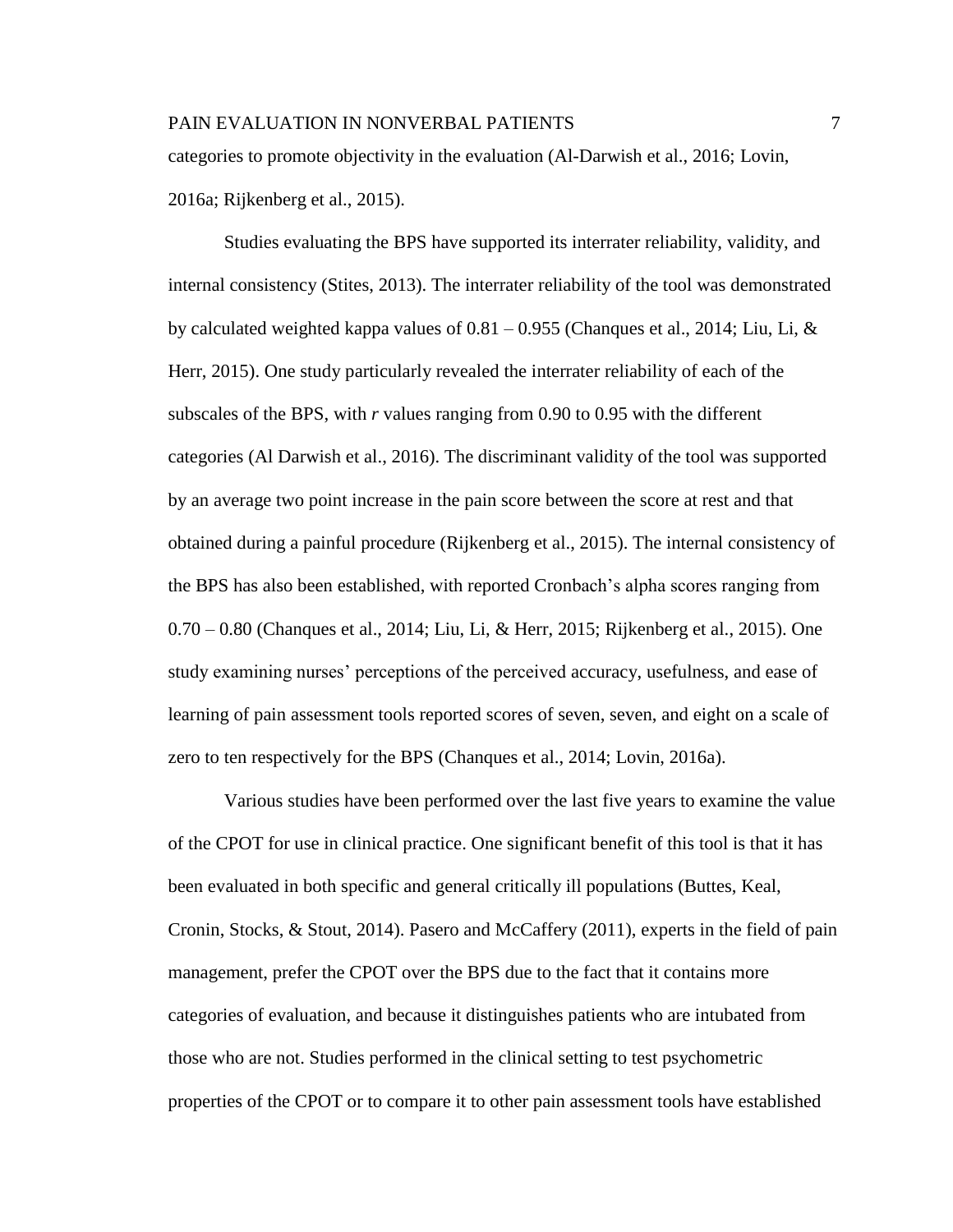the discriminant validity of the tool, as shown by two to three point differences in pain scores between those taken at rest and those obtained during a painful procedure (Kanji et al., 2016; Rijkenberg et al., 2015). Studies support the internal consistency of the tool, with Cronbach's alphas ranging from  $0.71 - 0.81$  (Changues et al., 2014; Kanji et al., 2016; Liu, Li, & Herr, 2015; Rijkenberg et al., 2015). Calculations of the weighted kappa to determine interrater reliability ranged from 0.81 - 0.973 (Chanques et al., 2014; Liu, Li, & Herr, 2015). One study examining the accuracy, usefulness, and ease of learning of various pain assessment tools reported that nurses scored the CPOT as an eight, eight, and eight on a scale of zero to ten for each category respectively (Chanques et al., 2014; Lovin, 2016a).

While some research has concluded that the BPS is the best tool for the assessment of pain in nonverbal patients (Al Darwish et al., 2016), other sources strongly support the use of the CPOT in such clinical situations (Buttes et al., 2014; Kanji et al., 2016; Keane, 2013; Pasero & McCaffery, 2011; Rijkenberg et al., 2015; Stites, 2013). Some studies, in which both tools were evaluated simultaneously and comparisons were drawn between calculated psychometric properties or the pain scores obtained, recommend both tools for pain evaluation in critically ill patients (Barr et al., 2013; Chanques et al., 2014; Liu, Li, & Herr, 2015). While further research will be needed to determine the most effective pain assessment tool in non-communicative patients, most current studies favor the use of the CPOT (Lovin, 2016a).

Standardization of a nonverbal pain assessment tool is not the only factor necessary to ensure appropriate assessment of pain in this population: "Research has demonstrated that simply implementing the use of an assessment tool in clinical practice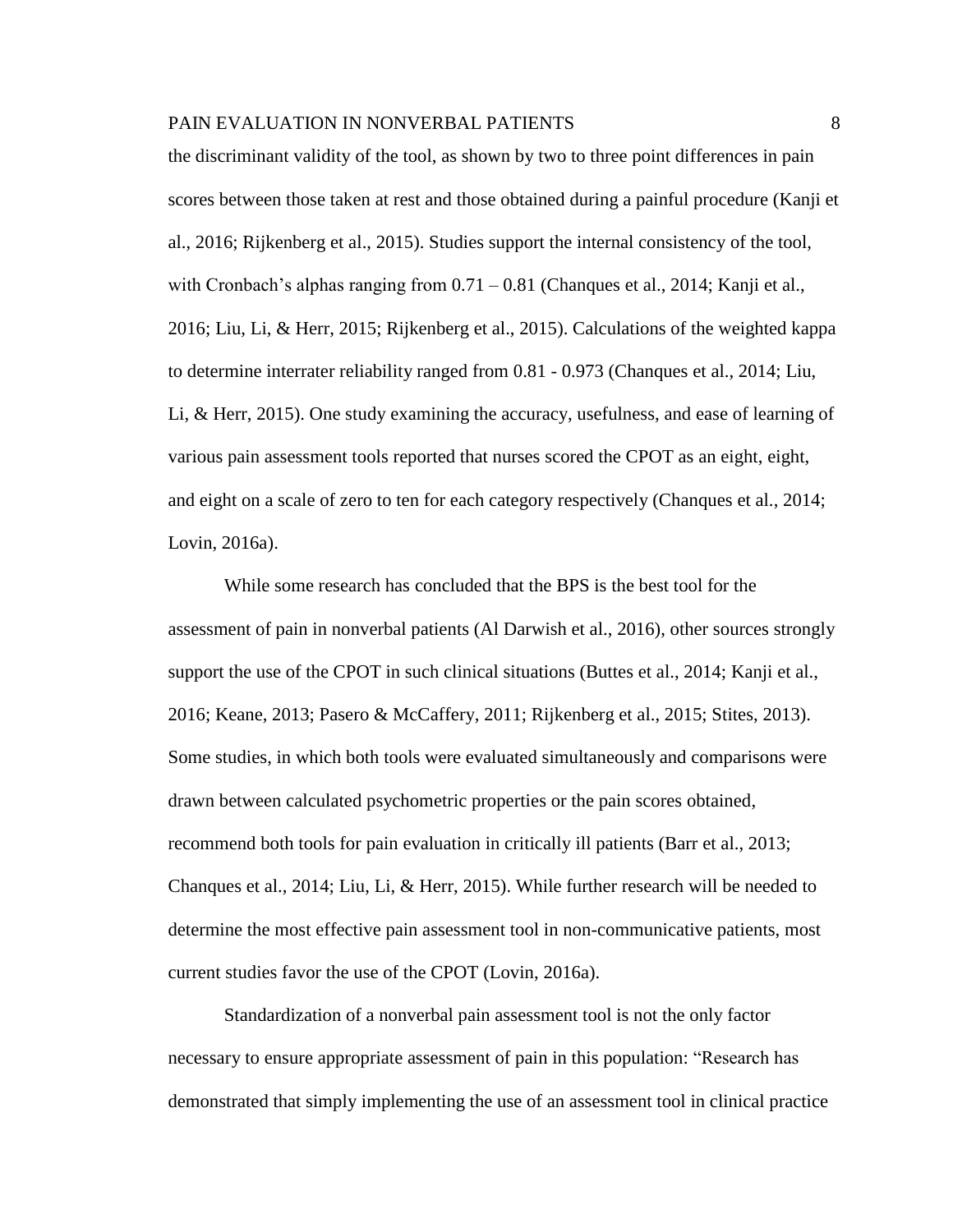is not sufficient to change practice; theory-based interdisciplinary strategies to address pain assessment and pain management in the critical care environment are needed" (Keane, 2013, Implications, para. 3). While various studies have assessed the attitudes and practices of healthcare professionals towards the use of pain assessment tools in different countries and in the pediatric population, the number of studies assessing this topic in adult nonverbal patients in the United States is limited. A questionnaire administered to 52 nurses with varying levels of experience and education in a hospital in the Midwest revealed the belief held by some nurses that "the tools were subjective and inaccurate," as well as the fact that "the tools could be improved and were not necessarily considered reliable" (Young, Horton, & Davidhizar, 2006, para. 45). This same study demonstrated that, while small, the amount of education received on the use of a particular pain assessment tool was related to a more positive outlook on the benefits of such a tool (Young et al., 2006).

In 2011, Rose et al. conducted a survey in a hospital in Canada, assessing nursing attitudes and practices regarding pain management. After being unable to find an appropriate preexisting tool to use, the investigators developed their own survey, which was reviewed by experts before use. Results of the study demonstrated that only 45.7% of the 140 nurses who returned surveys used a pain assessment tool for patients unable to provide a self-report of pain, compared to a 98.6% use of pain assessment tools with patients who could self-report. At the hospital in which the study was conducted, policy dictated that the numerical rating scale (NRS) was to be used for patients able to selfreport; however, no particular pain assessment tool was recommended for use in nonverbal patients. The survey also assessed nurses' views of factors that enabled or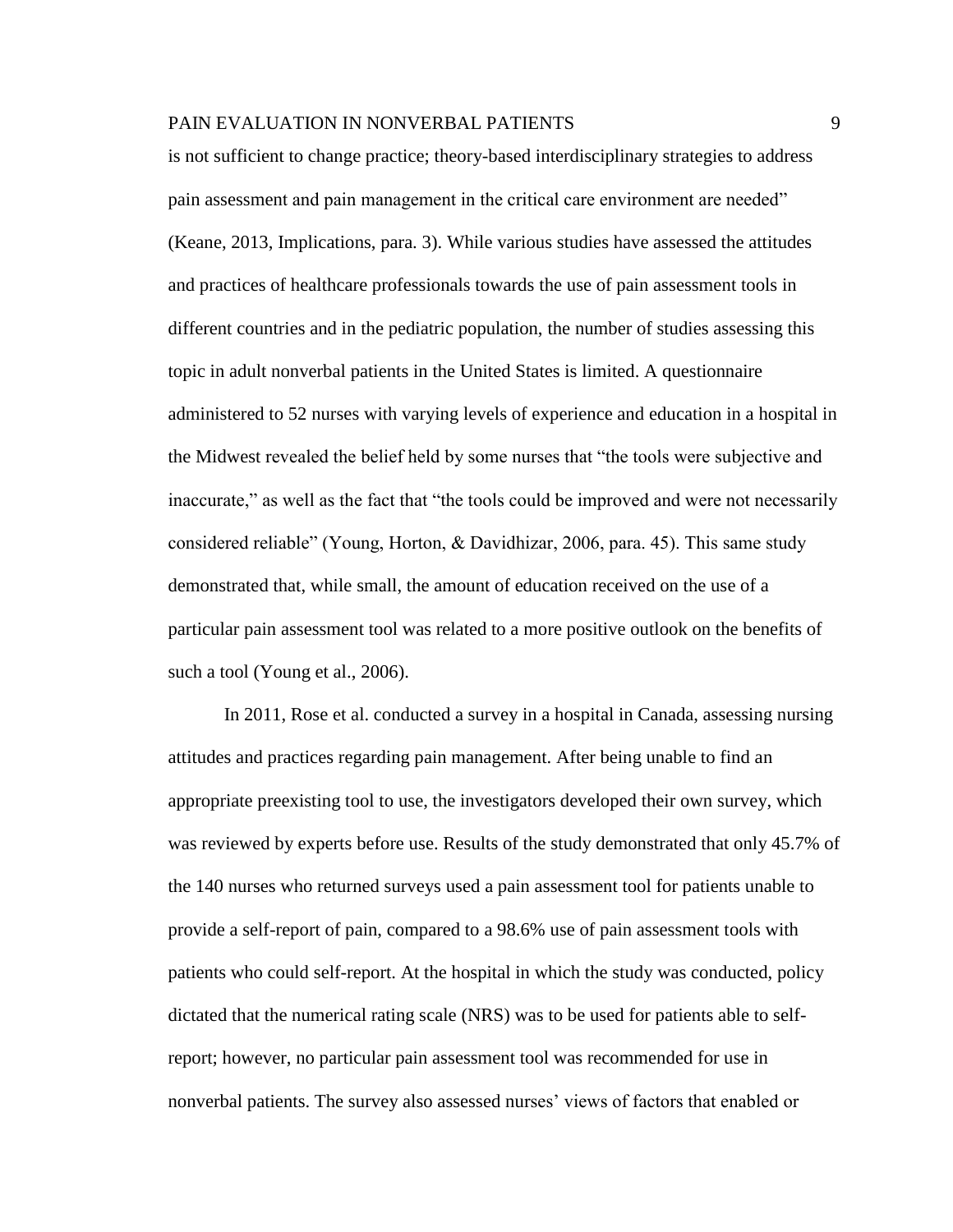presented a barrier to pain assessment. The three most significant barriers to pain assessment across the board were hemodynamic instability, the inability of patients to self-report pain, and nurse workload. Nurses with more experience tended to use pain assessment tools in non-communicative patients less than did nurses with fewer years of experience (Rose et al., 2011).

In 2012, the survey used in the study discussed above was modified slightly and administered to intensive care unit (ICU) nurses across the country of Canada. While 94% of the 802 nurses who returned surveys that could be evaluated agreed that it is equally important to assess and document pain for both communicative and noncommunicative patients, only 33% of these individuals reported using a pain assessment tool more than 50% of the time for non-communicative patients. The researchers concluded that "a substantial proportion of the nurses…were unaware of practice recommendations published by professional societies for pain assessment and management in critically ill adults" (Rose et al., 2012, p. 257). While education was one of the major factors in the limited use of pain assessment tools in non-communicative patients, this study also revealed that many nurses did not consider a significant number of the behaviors assessed by behavioral pain assessment tools to actually be indicative of pain. Since this aspect of the tools did not align with prior knowledge and experience, nurses may have be reluctant to use behavioral pain scores for pain assessment (Rose et al., 2012).

The current study evaluates the attitudes and practices of nurses from the ICUs at a 385-bed hospital in Central Virginia, according to the model utilized by Rose and colleagues during the 2011 and 2012 studies. The hospital's policy does not provide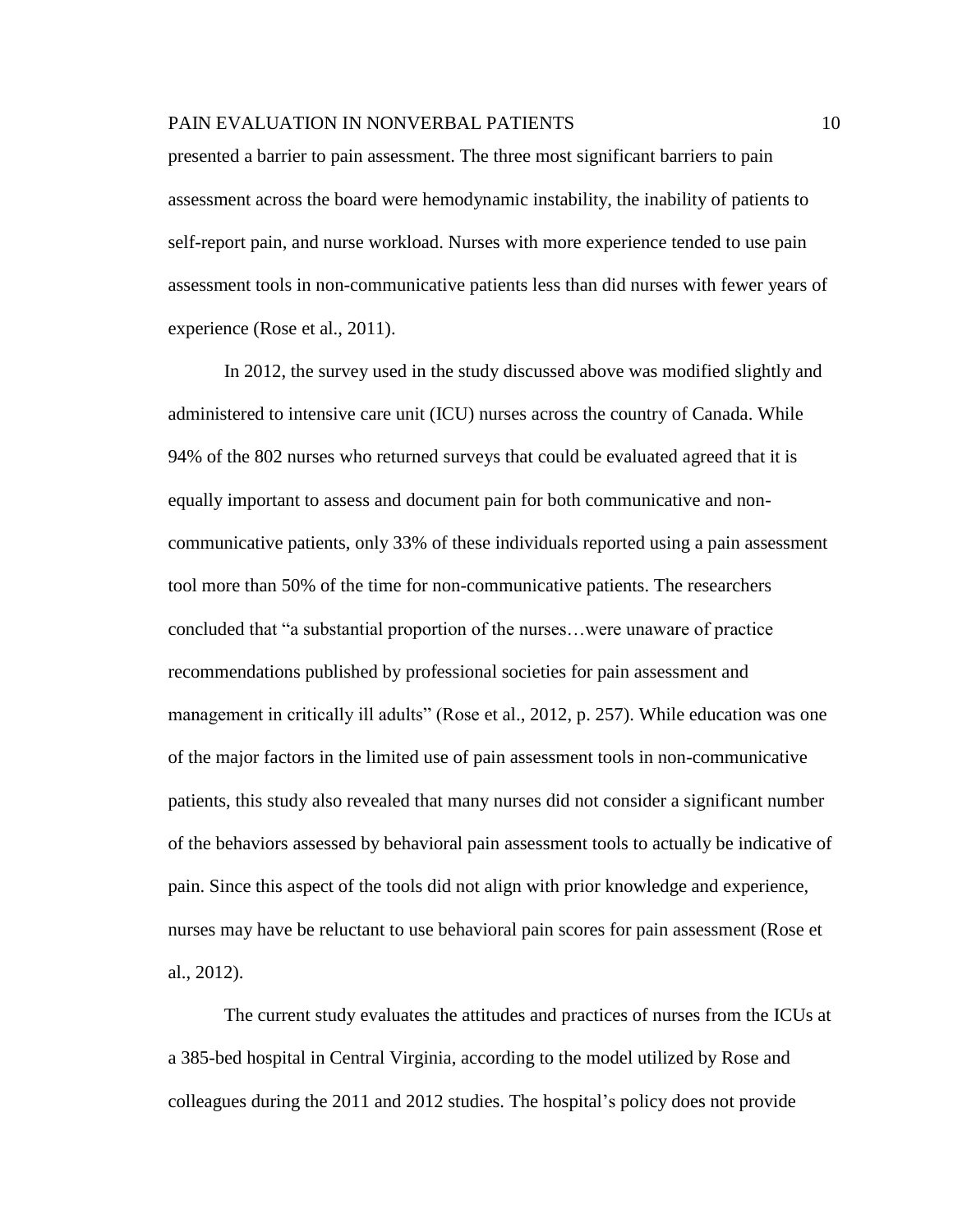specific instructions regarding the use of a particular pain assessment tool for noncommunicative patients; time, personal bias, or lack of adequate education in available tools, amongst other factors, may limit the actual usage of such tools in the critical care setting. The primary objective of this study is to determine whether or not nurses use pain assessment tools in their pain assessments of non-communicative patients and if so, how frequently such tools are used. The secondary objective is to identify barriers to the use of these tools in nonverbal patients. Finally, possible correlations will be examined between pain assessment practices and the years of experience of the study participants (Rose et al., 2011).

#### **Method**

#### **Tools**

Data were gathered using a survey, modified from one designed and used by Rose et al. (2012). The original study evaluated the attitudes and practices of nurses regarding pain assessment in both verbal and nonverbal patients. Most of the questions on the survey use a Likert Scale to evaluate the frequency with which a participant performs a specific action. For example, one question asks participants to indicate the frequency with which they use a pain assessment tool for patients unable to communicate pain. Options for responses include never (0%), seldom  $(1 - 25\%)$ , sometimes (26 – 50%), often, (51 – 75%), and routinely (>75%) (Rose et al., 2012).

After obtaining permission from Dr. Rose, the survey was modified for the current study to include only questions addressing pain assessment in nonverbal patients as well as the demographic portion of the survey. Additionally, one question in the original survey that evaluated barriers to pain assessment in general was modified for use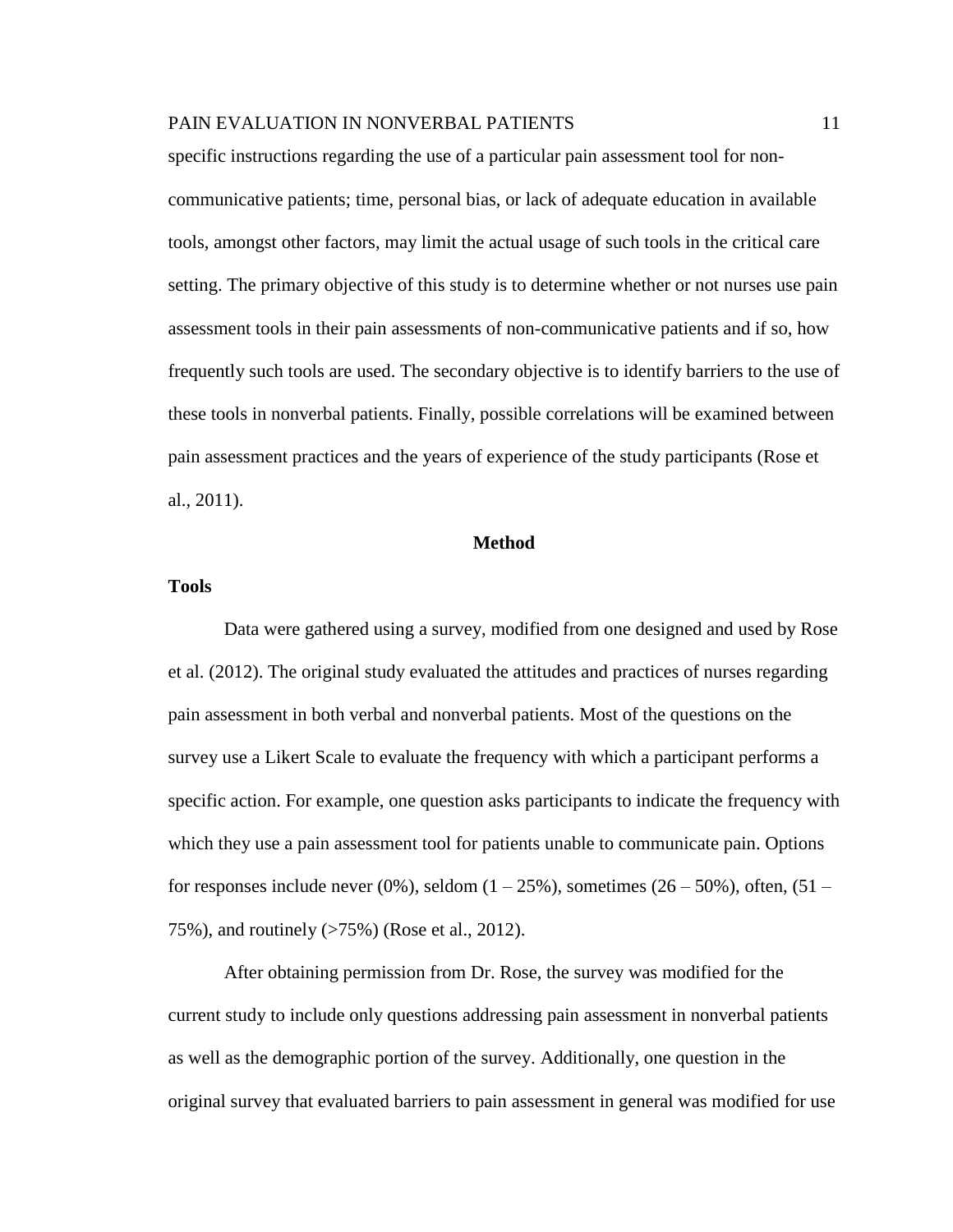in this study to specifically address barriers to the use of pain assessment tools in nonverbal patients. The alteration to this question was clearly noted on the modified survey. The modified survey was evaluated for content validity by four faculty members at Liberty University with a background in critical care. There were no significant recommended changes to the modified survey. Approval for the study was obtained from the Institutional Review Boards of both Liberty University and the hospital at which the study was conducted.

#### **Participants**

The study was conducted at a 385-bed hospital in Central Virginia. ICU nurses were selected as the sample population since they have more experience taking care of non-communicative patients than do nurses in various other hospital units. Thirty-one surveys were distributed to nurses working in three of the four ICUs. After administration of the survey, a total of 26 surveys were returned. One survey included personally identifiable information and was removed from further analyses, resulting in a final sample of 25. The experience of the participants as nurses and as nurses in an ICU ranged from less than two to greater than ten years (see Table 1).

Table 1

#### *Participant Experience*

|                           | <b>Experience as a nurse</b> | <b>Experience as an ICU nurse</b> |
|---------------------------|------------------------------|-----------------------------------|
| $\langle 2 \rangle$ years | 5(20%)                       | 7(28%)                            |
| $2 - 5$ years             | 8 (32%)                      | 7(28%)                            |
| $5 - 10$ years            | 4(16%)                       | 4(16%)                            |
| $>10$ years               | 8 (32%)                      | $7(28\%)$                         |

Seventeen (68%) participants reported having obtained a Bachelor's of Science in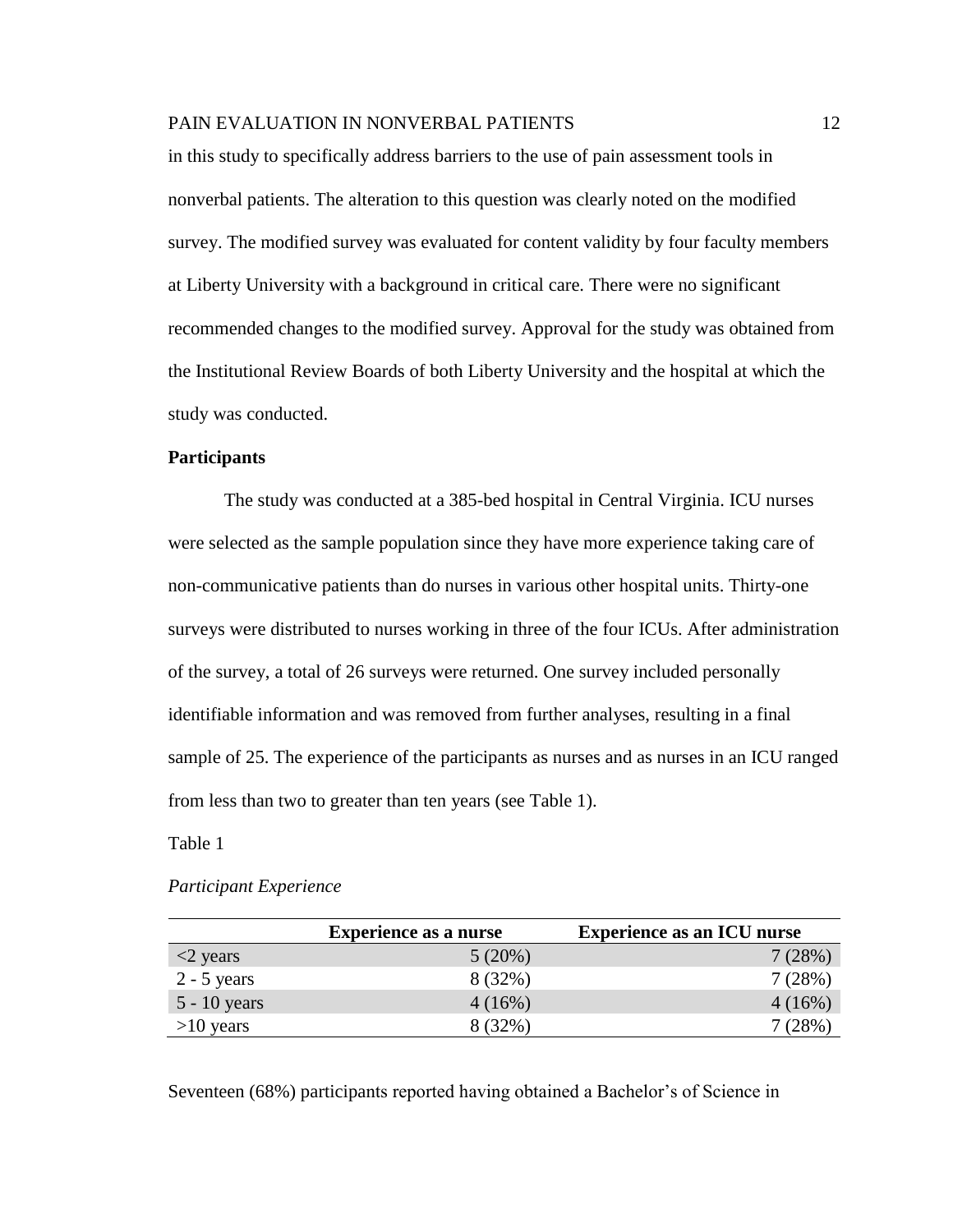#### **Study Implementation**

The unit managers of each of the four ICUs at the hospital (Neuro ICU, Medical ICU, Cardio Thoracic ICU, and Surgical Trauma ICU) were contacted via email for permission to recruit nurses from each unit. The email suggested several means of data collection and offered the opportunity for each manager to provide other recommendations. Data collection strategies were tailored for each unit according to the manager's feedback. Data were collected from the Cardio Thoracic ICU by administration of the survey at a leadership meeting. At the suggestion of the Medical ICU manager, surveys were administered during the night shift to the nurses available on the unit at that time. Data were gathered from the Surgical Trauma ICU by administration of the survey by the researcher at a staff meeting. No data were collected from the Neuro ICU since it did not have any scheduled meetings during the time allotted for data collection.

Study information was presented to participants, and surveys were distributed by the primary investigator. Participants were instructed to read the cover page, which provided details about the survey and necessary information for informed consent. A waiver of signed informed consent was obtained from both Liberty University's and the hospital's IRBs since a signature on the informed consent document would be the sole link between the data and a specific individual. Preservation of the anonymity of data was considered crucial to encourage participants to answer the questions according to actual clinical practice. Completed surveys were returned in large envelopes and collected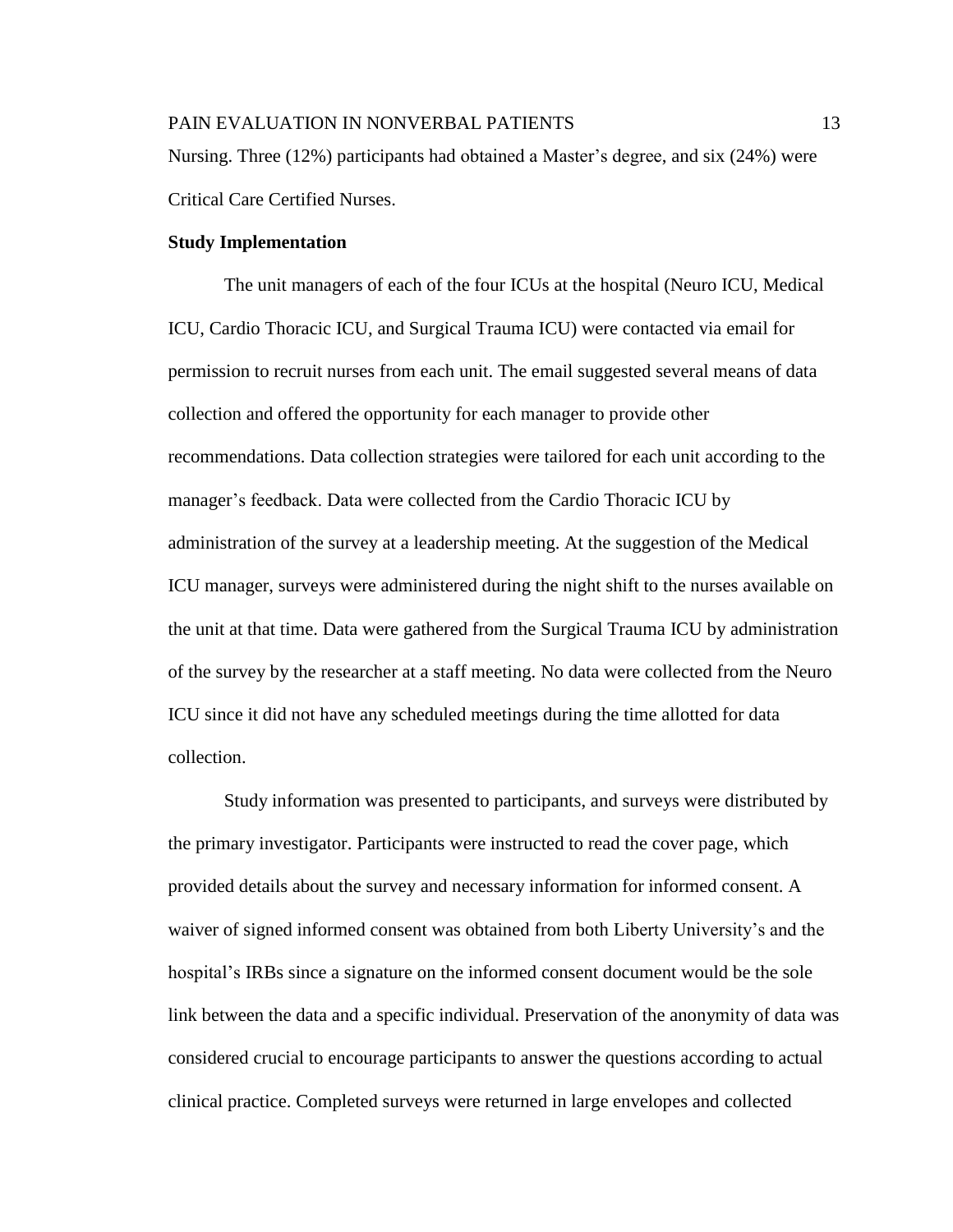directly by the researcher. Surveys left on the unit for individuals to take later were sealed

in the provided envelopes and collected as previously agreed with the unit manager from her office.

#### **Results**

#### **Statistical Analysis**

Data were analyzed using IBM SPSS 24 software. The majority of analysis consisted of computing the frequency of certain attitudes, beliefs, or pain assessment practices. A Spearman correlation coefficient was calculated to examine the correlation between years of experience of the participant and use of pain assessment tools, as well as between years of experience and perceived importance of the use of assessment tools in the pain assessment of nonverbal patients.

#### **Nurses' Use of Pain Assessment Tools**

Most participants ( $n = 21$ , 84%) reported assessing and documenting pain between every one and four hours. An additional three participants (12%) reported that they assess and document pain at least every hour. Out of the 25 participants included in the study analysis, 23 (92%) reported use of a tool for pain assessment in nonverbal patients. Fifty-six percent of individuals reported routine use of a pain assessment tool (more than 75% of the time), and an additional 16% reported that they use a tool often (51-75% of the time). Use of a pain assessment tool was considered extremely important by 56% of the participants, and at least moderately important by a total of 76%. Eighteen participants (72%) reported using the Nonverbal Pain Scale (NVPS). Use of the Behavioral Pain Scale (BPS) was reported by five participants (20%). The PAIN algorithm and the Pain Behavior Assessment Tool (PBAT) were each used by one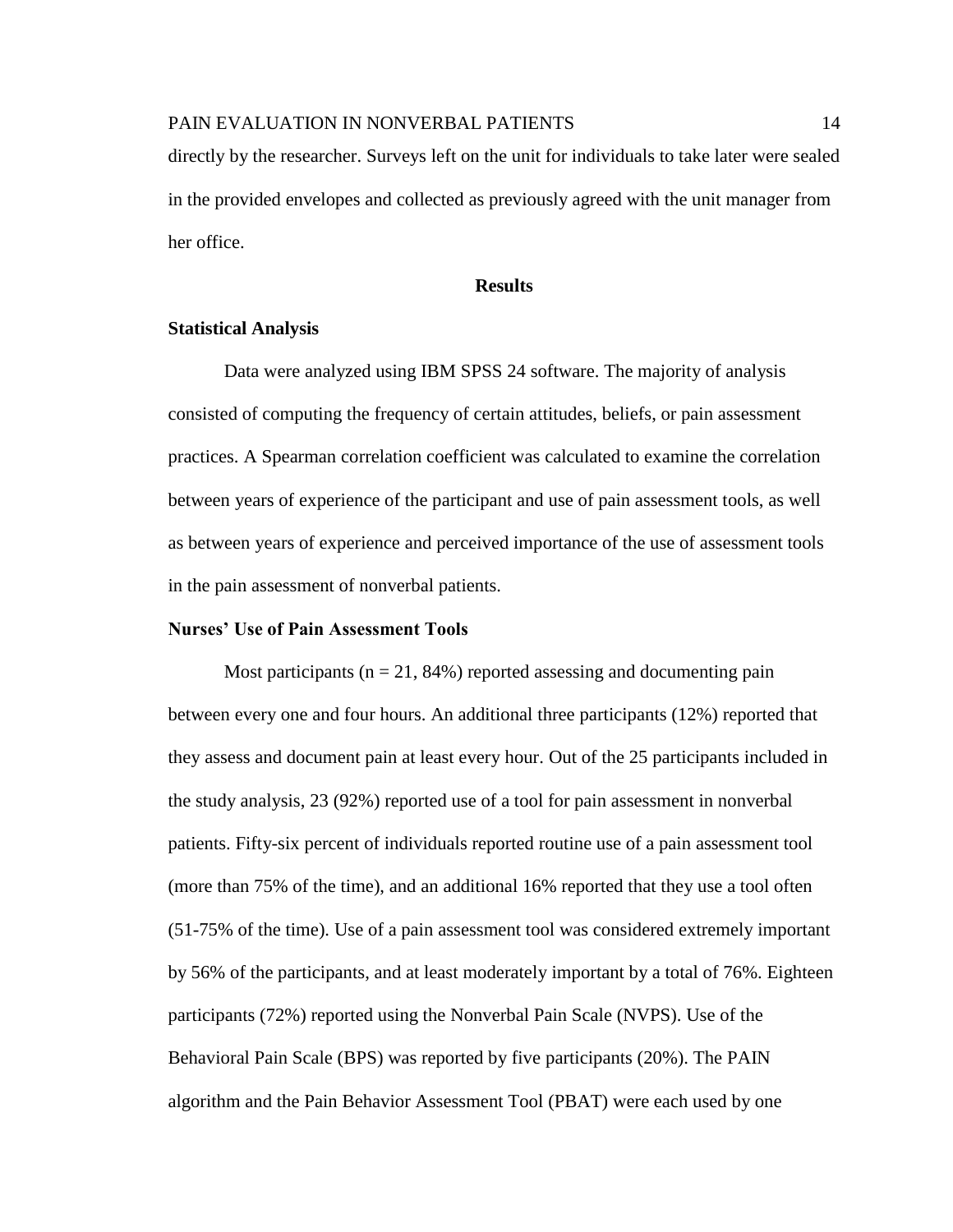participant, and the FACES and a "nonverbal" tool were each used by two participants.

No participants reported use of the Behavioral Pain Rating Scale (BPRS), Critical-Care

Pain Observation Tool (CPOT), or checklist of non-verbal pain indicators (CNPI).

Table 2

| <b>Pain Assessment Tool</b>                   | <b>Individuals Reporting Tool Use</b> |
|-----------------------------------------------|---------------------------------------|
| Nonverbal Pain Scale (NVPS)                   | 18 (72%)                              |
| <b>Behavioral Pain Scale (BPS)</b>            | 5(20%)                                |
| PAIN algorithm                                | 1(4%)                                 |
| Pain Behavior Assessment Tool (PBAT)          | 1(4%)                                 |
| <b>Behavioral Pain Rating Scale (BPRS)</b>    | $0(0\%)$                              |
| Critical-Care Pain Observation Tool (CPOT)    | $0(0\%)$                              |
| Checklist of Nonverbal Pain Indicators (CNPI) | $0(0\%)$                              |
| <b>FACES</b>                                  | 2(8%)                                 |
| "nonverbal"                                   | 2(8%)                                 |

Participants were asked to rate certain behaviors as never (0% of the time),

seldom  $(1 - 25\%$  of the time), sometimes  $(26 - 50\%$  of the time), often  $(51 - 75\%$  of the

time), or routinely (>75 % of the time) indicative of pain. Behaviors reported as routinely

indicative of pain by at least 50% of the participants included vocalization (56%),

splinting (60%), grimacing (72%), wincing (72%), clenching (56%), and guarding (56%)

(see Table 3).

Table 3

| <b>Behavioral Indicators of Pain</b> |  |
|--------------------------------------|--|
|                                      |  |

|              | <b>Never</b> | <b>Seldom</b> | <b>Sometimes</b> | Often (51 | <b>Routinely</b> |
|--------------|--------------|---------------|------------------|-----------|------------------|
| Column1      | $(0\%)$      | $(1 - 25\%)$  | $(26 - 50\%)$    | $-75%$    | (>75%)           |
| Closing eyes | 7(28%)       | 9(36%)        | 9(36%)           | $0(0\%)$  | $0(0\%)$         |
| Rigidity     | 1 (4%)       | $0(0\%)$      | 6(24%)           | 11 (44%)  | 7(28%)           |
| Vocalization | $0(0\%)$     | $0(0\%)$      | 3(12%)           | 8(32%)    | 14 (56%)         |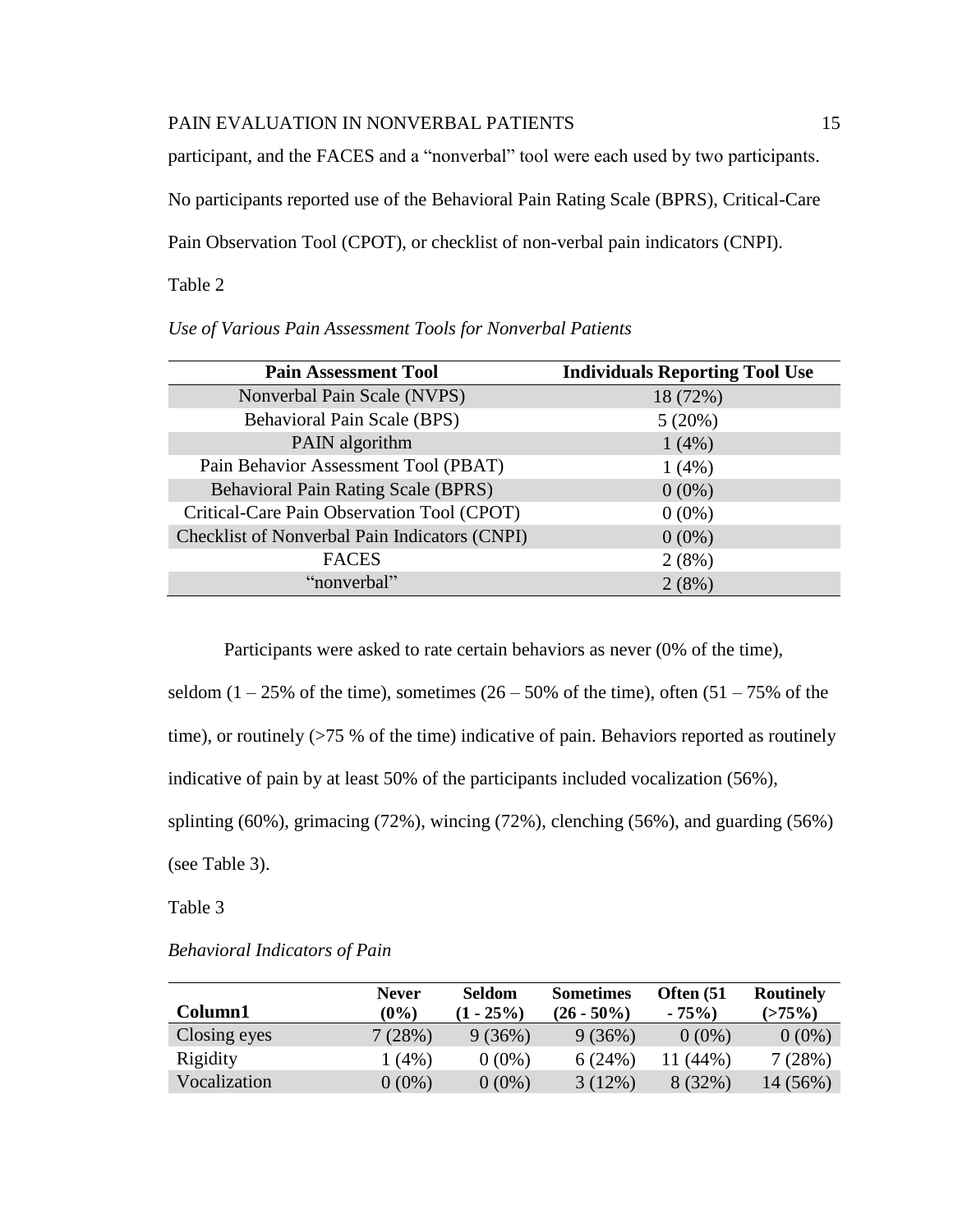| <b>Brow</b>              |          |            |            |            |            |
|--------------------------|----------|------------|------------|------------|------------|
| lowering/frowning        | $0(0\%)$ | $0(0\%)$   | 3(12%)     | 9(36%)     | 12 (48%)   |
| Fighting                 |          |            |            |            |            |
| ventilator/activation of |          |            |            |            |            |
| alarms                   | $0(0\%)$ | 1(4%)      | 1(4%)      | $11(44\%)$ | 12 (48%)   |
| Splinting                | $0(0\%)$ | $0(0\%)$   | 4(16%)     | 5(20%)     | 15 (60%)   |
| Grimacing                | $0(0\%)$ | $0(0\%)$   | 1(4%)      | 6(24%)     | 18 (72%)   |
| Wincing                  | $0(0\%)$ | $0(0\%)$   | 1(4%)      | 6(24%)     | 18 (72%)   |
| Clenching fists/teeth    | $0(0\%)$ | $0(0\%)$   | 4(16%)     | 7(28%)     | 14 (56%)   |
| Sighing                  | 2(8%)    | 8 (32%)    | 6(24%)     | 8 (32%)    | 1(4%)      |
| Slow cautious            |          |            |            |            |            |
| movements                | $0(0\%)$ | 4(16%)     | 11 (44%)   | 8 (32%)    | 2(8%)      |
| Retraction of upper      |          |            |            |            |            |
| limbs                    | 1(4%)    | 4(16%)     | 11(44%)    | 8 (32%)    | 1(4%)      |
| Trying to climb out of   |          |            |            |            |            |
| bed                      | 5(20%)   | 9(36%)     | 7(28%)     | 3(12%)     | 1(4%)      |
| Repetitive touching of   |          |            |            |            |            |
| area of the body         | $0(0\%)$ | 4(16%)     | 7(28%)     | 8 (32%)    | 6(24%)     |
| Seeking attention        |          |            |            |            |            |
| through movements        | 2(8%)    | 7(28%)     | 11 (44%)   | 5(20%)     | $0(0\%)$   |
| Pulling ET tube          | $0(0\%)$ | 8 (32%)    | 9(36%)     | 6(24%)     | 2(8%)      |
| Striking staff           | 3(12%)   | 9(36%)     | 11 (44%)   | 2(8%)      | $0(0\%)$   |
| Attempting to sit up     | 2(8%)    | 6(24%)     | 9(36%)     | 8 (32%)    | $0(0\%)$   |
| Thrashing limbs          | $0(0\%)$ | 1(4%)      | 11 (44%)   | $10(40\%)$ | 2(8%)      |
| Resistance to passive    |          |            |            |            |            |
| movements                | $0(0\%)$ | 2(8%)      | 5(20%)     | 12 (48%)   | 5(20%)     |
| Not following            |          |            |            |            |            |
| commands                 | 2(8%)    | $10(40\%)$ | $10(40\%)$ | 2(8%)      | 1(4%)      |
| Withdrawing              | $0(0\%)$ | 5(20%)     | 6(24%)     | 7(28%)     | 7(28%)     |
| Guarding                 | $0(0\%)$ | $0(0\%)$   | 2(8%)      | 9(36%)     | $14(56\%)$ |
| Restlessness             | $0(0\%)$ | 1(4%)      | 4(16%)     | 13 (52%)   | 7(28%)     |
| Arching                  | 1(4%)    | 3(12%)     | 6(24%)     | 5(20%)     | $10(40\%)$ |

All of the participants considered physiologic indicators to be at least moderately important in the assessment of pain in nonverbal patients, with 76% believing them to be extremely important. When given an option to provide other physiologic indicators of pain, 12 participants (48%) reported the belief that changes in vital signs, most commonly an increase in respiratory rate and heart rate, were indicative of pain.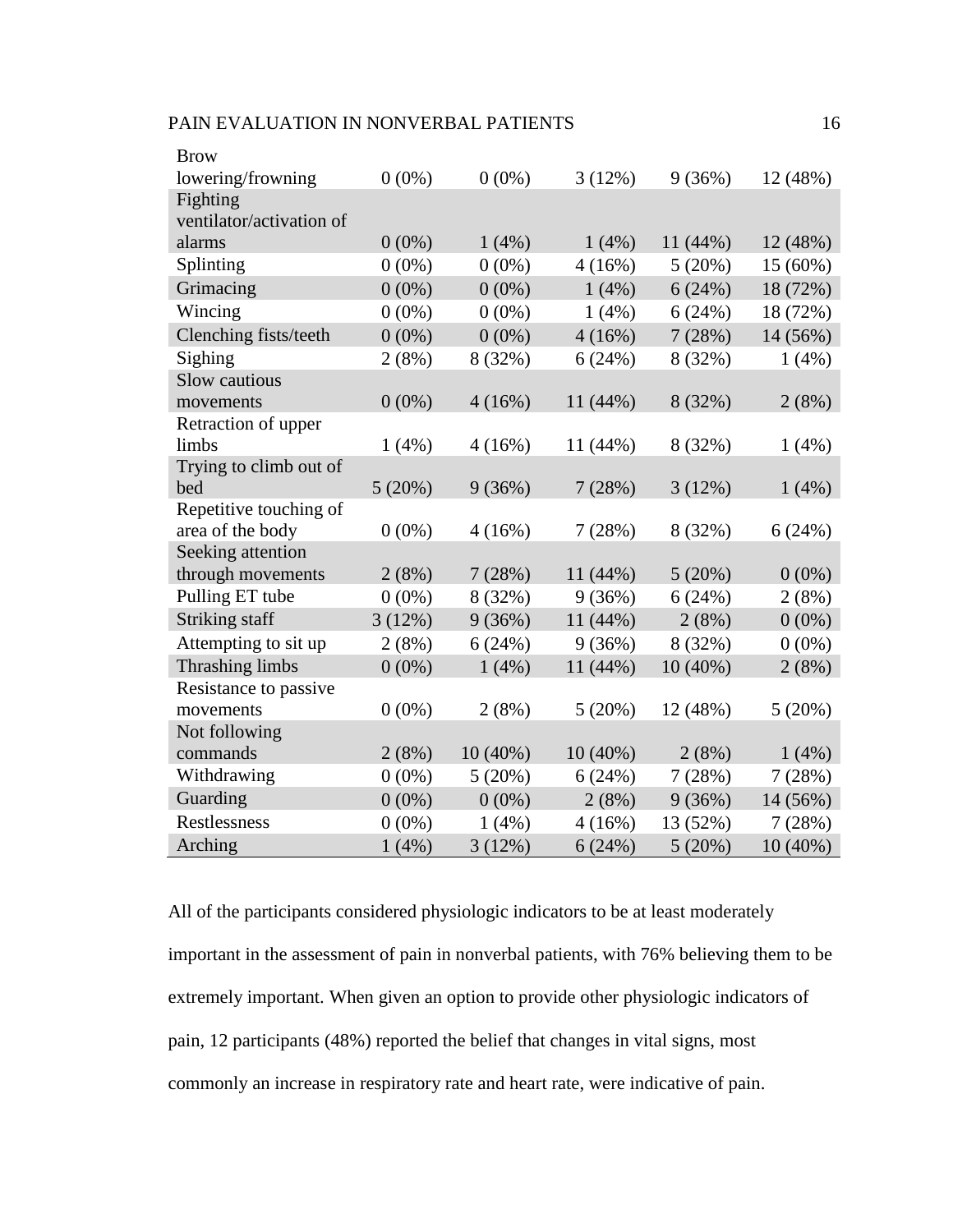#### **Barriers to the Use of Pain Assessment Tools in Non-communicative Patients**

The only factor considered to be a barrier to the use of pain assessment tools in nonverbal patients often or routinely by at least 50% of participants was nursing workload. Patient instability was considered a barrier by 80% of the participants at least sometimes (see Table 4).

# Table 4

| Barriers to the Use of Pain Assessment Tool in Nonverbal Patients |
|-------------------------------------------------------------------|
|-------------------------------------------------------------------|

|                           | <b>Never</b><br>$(0\%)$ | Seldom<br>$(1 - 25\%)$ | <b>Sometimes</b><br>$(26 - 50\%)$ | <b>Often</b><br>$(51-75%)$ | <b>Routinely</b><br>$(>75\%)$ |
|---------------------------|-------------------------|------------------------|-----------------------------------|----------------------------|-------------------------------|
| Nurse workload            | 1(4%)                   | 4(16%)                 | 4(16%)                            | 11 (44%)                   | 5(20%)                        |
| Availability of pain      |                         |                        |                                   |                            |                               |
| assessment tools          | 6(24%)                  | 8 (32%)                | 7(28%)                            | 3(12%)                     | 1(4%)                         |
| Education in the use of   |                         |                        |                                   |                            |                               |
| pain assessment tools     | 7(28%)                  | 6(24%)                 | 9(36%)                            | 3(12%)                     | $0(0\%)$                      |
| Familiarity with pain     |                         |                        |                                   |                            |                               |
| assessment tools          | 6(24%)                  | 8 (32%)                | 7(28%)                            | 3(12%)                     | 1(4%)                         |
| Hemodynamic instability   |                         |                        |                                   |                            |                               |
| of patient                | 1(4%)                   | 4(16%)                 | 9(36%)                            | 7(28%)                     | 4(16%)                        |
| Lack of guidelines in the |                         |                        |                                   |                            |                               |
| use of tools              | 7(28%)                  | 12 (48%)               | 4(16%)                            | 2(8%)                      | $0(0\%)$                      |
| Lack of priority given to |                         |                        |                                   |                            |                               |
| pain assessment           | 11 (44%)                | $10(40\%)$             | 2(8%)                             | $1(4\%)$                   | $1(4\%)$                      |

#### **Years of Experience and Pain Assessment Practices**

The correlation between years of experience as a nurse and the perceived importance of using a pain assessment tool to evaluate pain in the nonverbal population was statistically nonsignificant, with a Spearman correlation coefficient of  $0.216$  ( $p =$ 0.300). Additionally, no correlation was found between years of experience and the frequency of pain assessment tool use, with a Spearman correlation coefficient of -0.174  $(p = 0.404)$ .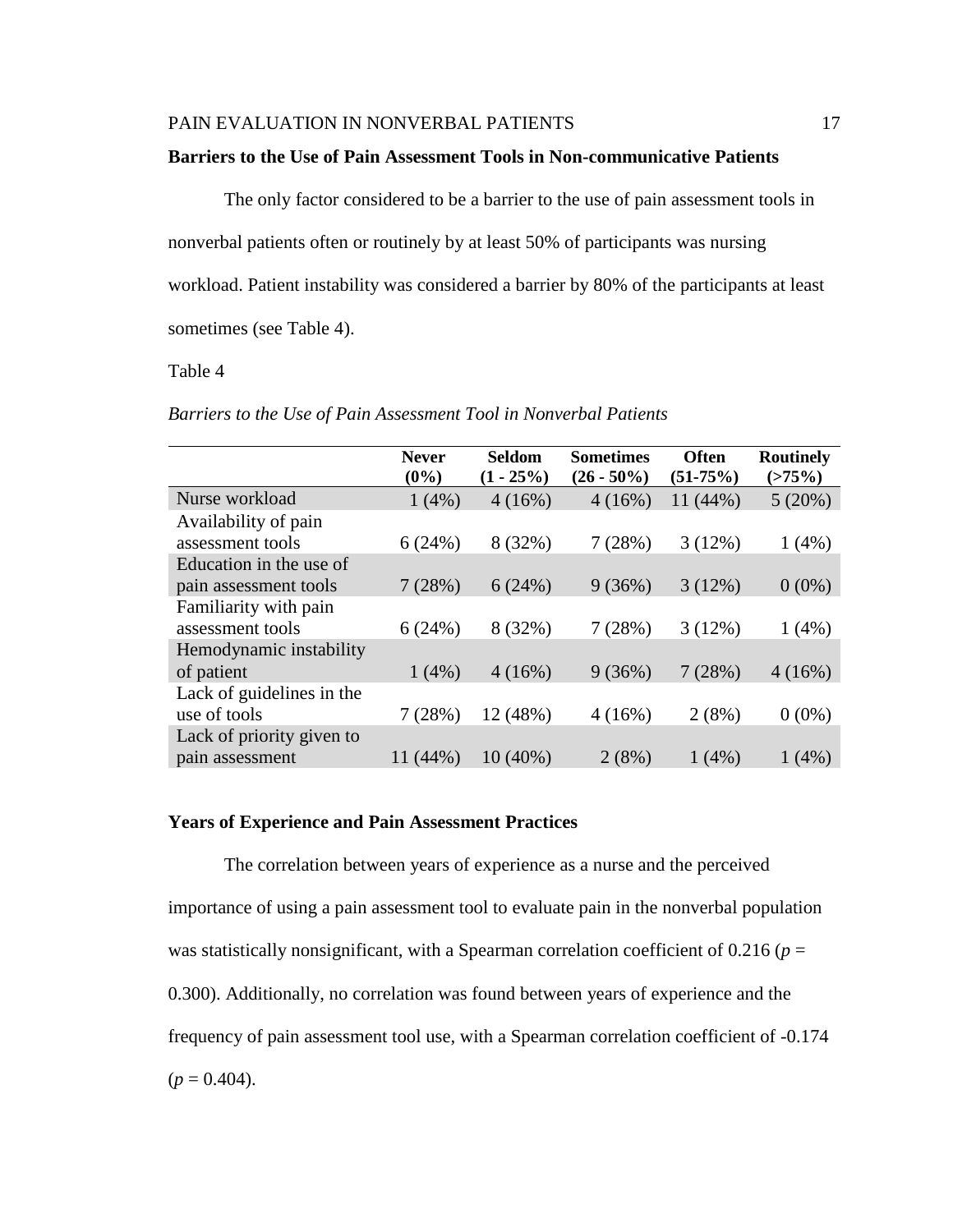# Table 5

# *Correlation of Pain Assessment Tool Use and Experience*

|  |                                |                 |            | Frequency of<br>pain |
|--|--------------------------------|-----------------|------------|----------------------|
|  |                                |                 | Experience | assessment           |
|  |                                |                 | as a nurse | tool use             |
|  | Spearman's rho Experience as a | Correlation     | 1.000      | $-174$               |
|  | nurse                          | Coefficient     |            |                      |
|  |                                | Sig. (2-tailed) |            | .404                 |
|  |                                | N               | 25         | 25                   |
|  | Frequency of pain              | Correlation     | $-.174$    | 1.000                |
|  | assessment tool                | Coefficient     |            |                      |
|  | use                            | Sig. (2-tailed) | .404       |                      |
|  |                                | N               | 25         | 25                   |

# Table 6

# *Correlation of Perceived Assessment Tool Importance and Experience*

|                              |                                 |                 | Importance of   |            |
|------------------------------|---------------------------------|-----------------|-----------------|------------|
|                              |                                 |                 | using a pain    | Experience |
|                              |                                 |                 | assessment tool | as a nurse |
| Spearman's rho Importance of |                                 | Correlation     | 1.000           | .216       |
|                              | using a pain                    | Coefficient     |                 |            |
|                              | assessment tool Sig. (2-tailed) |                 | $\bullet$       | .300       |
|                              |                                 | N               | 25              | 25         |
|                              | Experience as a Correlation     |                 | .216            | 1.000      |
|                              | nurse                           | Coefficient     |                 |            |
|                              |                                 | Sig. (2-tailed) | .300            |            |
|                              |                                 | N               | 25              | 25         |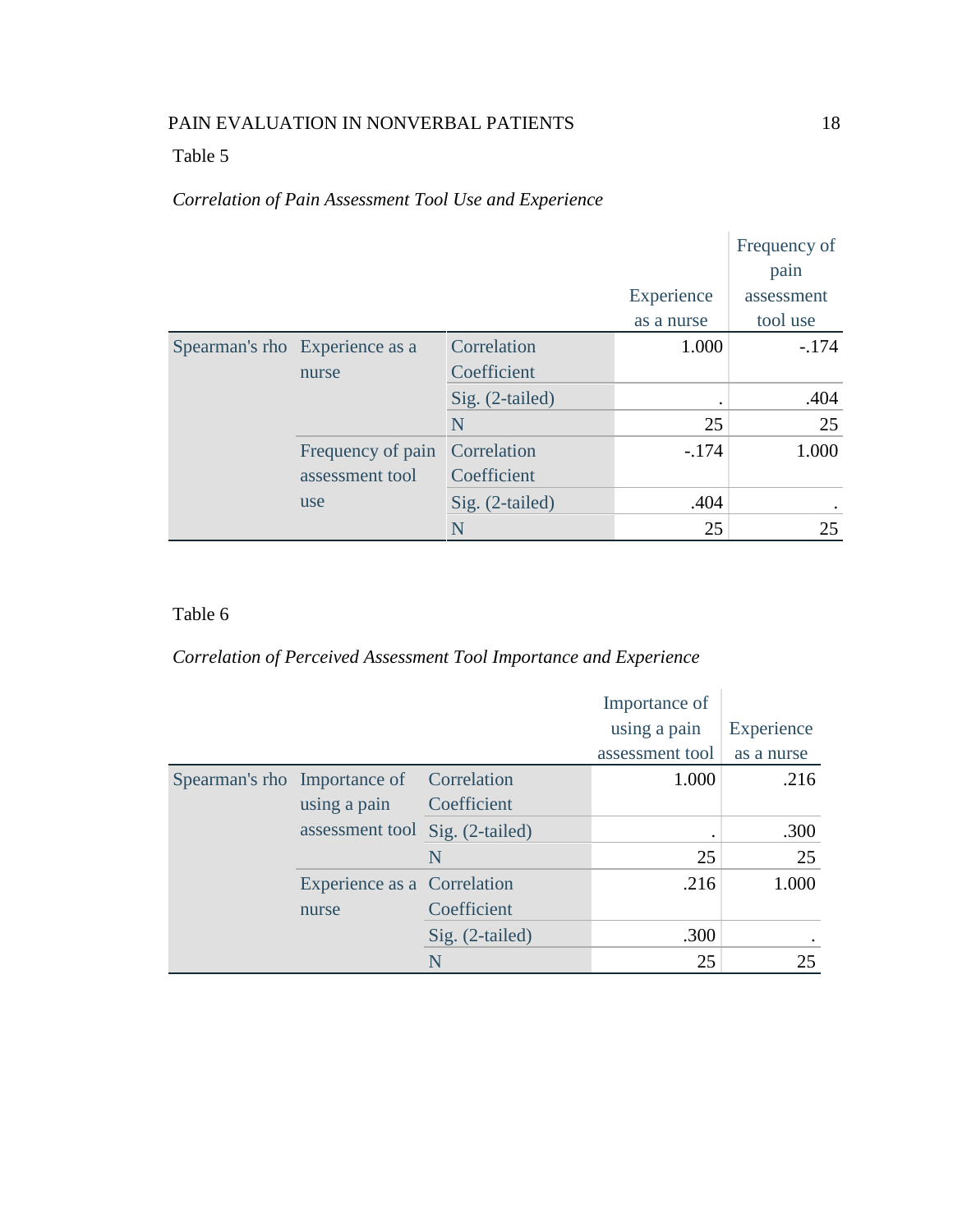#### **Nurses' Use of Pain Assessment Tools**

As previously stated, untreated pain has many negative consequences for the patient, and while the precise effect of pain assessment on long-term patient outcomes is unclear (Gélinas, 2016; Georgiou et al., 2015), it plays a crucial role in the provision of appropriate pain management (Pasero & McCaffery, 2011). Accurate assessment of pain is necessary to provide adequate pain relief and to prevent overtreatment of pain and related adverse effects (Chen & Chen, 2015). Twenty-four (96%) of the participants in this study reported that they assess and document pain at least every four hours.

While a subjective report is the ideal method for pain assessment (Chen & Chen, 2015; Gélinas, 2016; Rijkenberg et al., 2015), alternative methods, such as pain assessment tools, must be used for patients unable to communicate their pain. Twenty-three (92%) of the participants in this study reported use of a pain assessment tool. This result is consistent with recommended practice, and while further research is needed to determine the effects of pain assessment tool use on long-term outcomes, studies indicate that these tools "can have a positive impact on the intensity of pain experienced by critically ill individuals," as well as on the use of pharmacologic interventions and the frequency of pain assessment and documentation (Georgiou et al., 2015, para. 46). Fifty-six percent of individuals reported routine use of a pain assessment tool (more than 75% of the time), and an additional 16% reported that they use a tool often (51-75% of the time). In total, 72% of participants reported using a pain assessment tool for nonverbal patients over 50% of the time, compared to the 33% of nurses who reported use of a behavioral tool over 50% of the time for pain assessment of their nonverbal patients in the study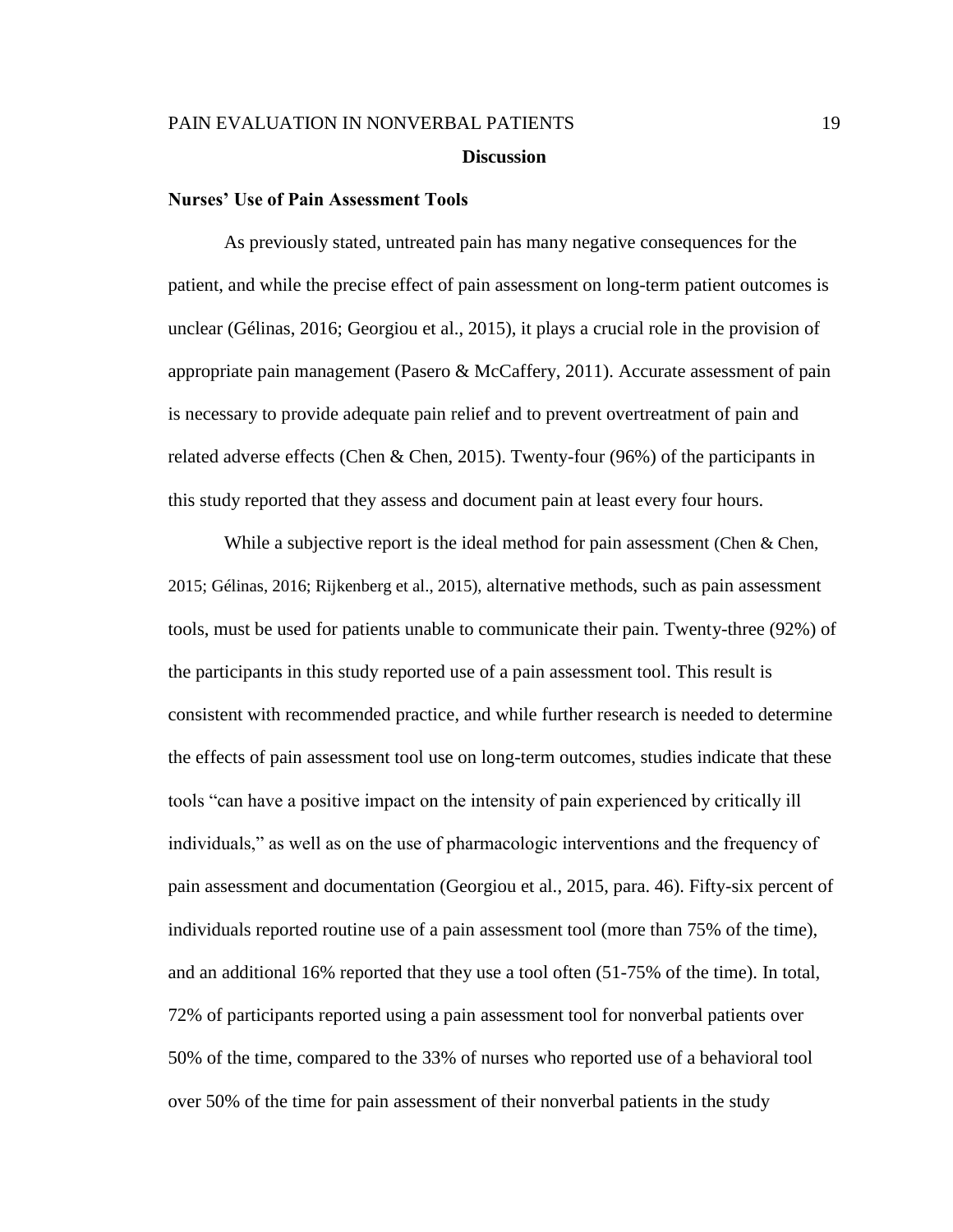conducted by Rose et al. (2012). In that study, 74% of participants considered behavioral pain assessment to be moderately or extremely important (Rose et al., 2012). This finding is consistent with that of the current study, in which 76% of participants considered the use of pain assessment tools to be at least moderately important for nonverbal patients. While clinical practice reflects the reported importance of the use of pain assessment tools in this study, as the study by Rose et al. (2012) demonstrates, perceived importance of behavioral pain assessment (74% reporting it to be moderately or extremely important) does not always translate into clinical practice (33% reporting use of a pain assessment tool for nonverbal patients over 50% of the time). A similar occurrence was seen in a study conducted by Wysong (2014), in which participants reported a high degree of agreement with general pain assessment standards, while the score corresponding to actual pain assessment in nonverbal patients was significantly lower. As Wysong (2014) suggests, this discrepancy between reported beliefs and actual practice may be due to a lack of knowledge in nonverbal pain assessment or may be related to a hesitancy to accept the standards of pain assessment for nonverbal patients (Discussion, par. 2). The agreement between perceived importance and actual use of pain assessment tools in nonverbal patients in this study may be due to the fact that all questions on the modified survey assessed pain evaluation in nonverbal patients. Unlike the studies by Rose et al. (2012) and Wysong (2014), there was no comparison between the perceived importance of general pain assessment standards and practice that was specific to nonverbal patients.

**Specific pain assessment tools.** The most commonly used pain assessment tools in this study were the NVPS (72%) and the BPS (20%). Studies have shown the NVPS to be both valid and reliable (Al Darwish et al., 2016; Chanques et al., 2014). Some research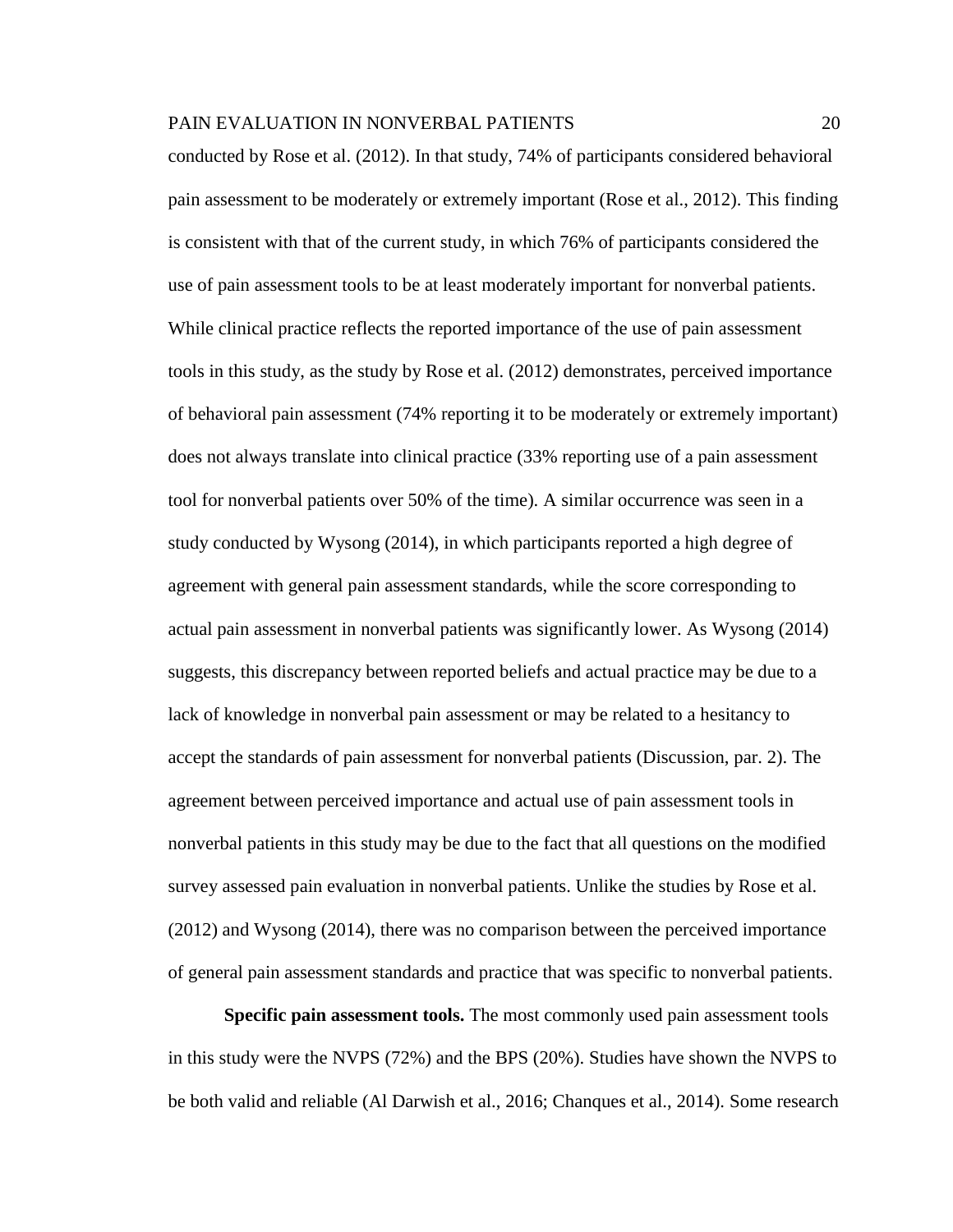indicates that various parameters of its subscales have weak reliability and limited sensitivity (Al Darwish et al., 2016). In a study comparing the NVPS to the CPOT and the BPS, the interrater reliability, internal consistency, and responsiveness of the NVPS were found to be less than those of the other two tools (Chanques et al., 2014). The BPS is another commonly used tool for pain assessment in nonverbal patients, with various studies supporting its interrater reliability, internal consistency, and validity (Al Darwish et al., 2016; Stites, 2013; Varndell, Fry, & Elliott, 2016). Studies have evaluated other aspects of the BPS, providing overall support for its sensitivity, discriminant validity, and ease of use (Al Darwish et al., 2016; Chanques et al., 2014; Rijkenberg et al., 2015; Stites, 2013). While both the NVPS and the BPS have been evaluated in various studies and have been shown to be valid and reliable tools for assessing pain in nonverbal patients, the NVPS tends to be less preferred for clinical use (Chanques et al., 2014; Lovin, 2016a).

While none of the nurses in the current study reported use of the CPOT, research tends to support it as the best tool overall for pain assessment in patients unable to communicate their pain. Studies have established the appropriateness of this tool for use in both specific and general critically ill populations (Buttes et al., 2014). Pasero and McCaffery (2011) prefer the CPOT over the BPS due to the fact that it contains more categories of evaluation and because it distinguishes patients who are intubated from those who are not in its assessment of pain. While this increase in categories may provide a more accurate pain assessment, it may also make this tool more complicated to use in the clinical setting. Numerous studies have established the discriminant validity, internal consistency, and interrater reliability of the CPOT (Al Darwish et al., 2016; Buttes et al.,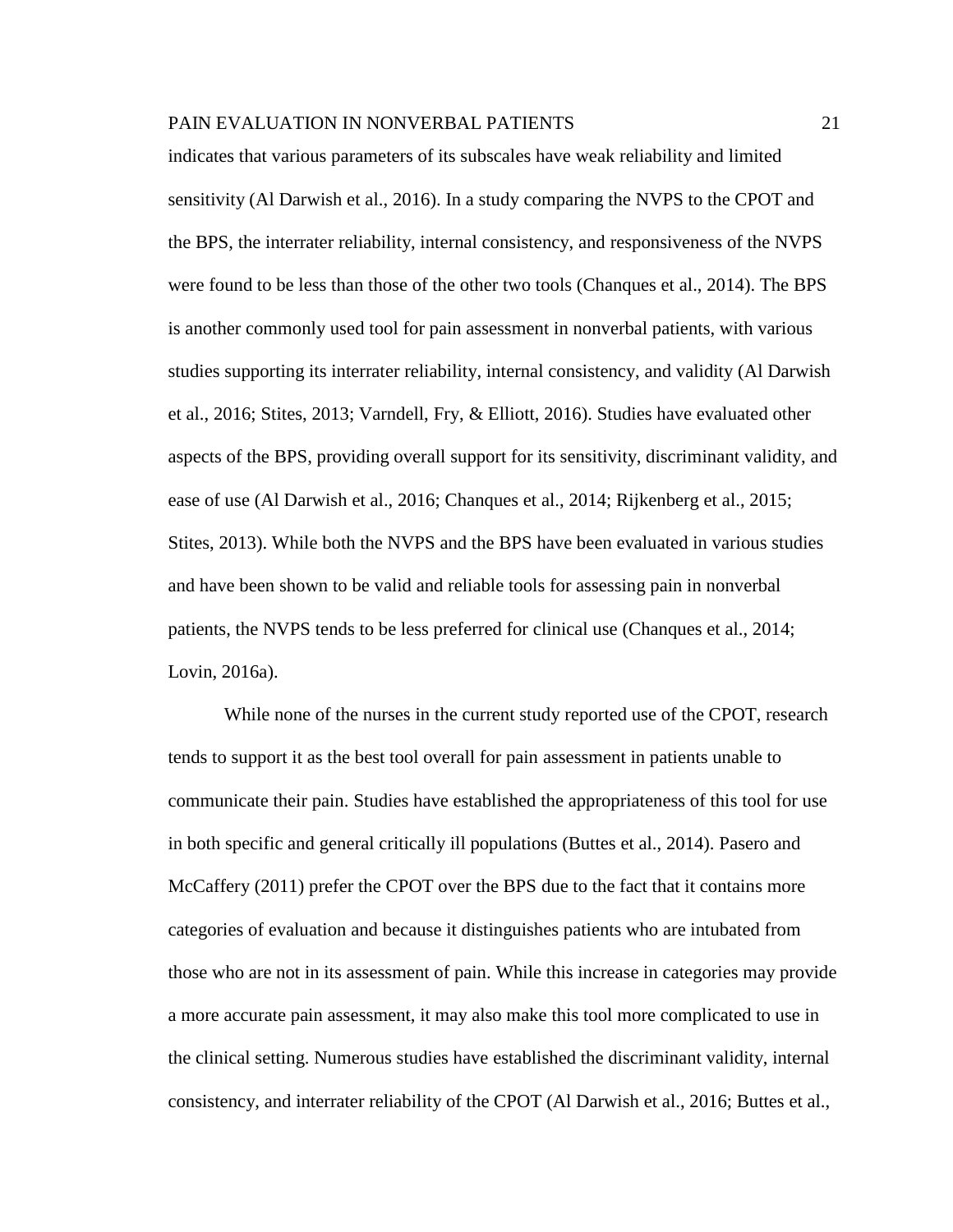2014; Chanques et al., 2014; Kanji et al., 2016; Keane, 2013; Liu et al., 2015; Rijkenberg et al., 2015; Stites, 2013; Varndell et al., 2016). Since the CPOT is the tool most commonly supported by the literature, further investigation should be performed to discover whether lack of knowledge of the tool or some other reason is responsible for its disuse in this clinical setting (Lovin, 2016a).

**Behavioral indicators of pain.** Behaviors reported as routinely indicative of pain by at least 50% of the participants included vocalization, splinting, grimacing, wincing, clenching, and guarding (see Table 3). All of the participants considered physiologic indicators to be at least moderately important in the assessment of pain in nonverbal patients, with 76% believing them to be extremely important. Most behavioral pain scales obtain a score by consideration of many of these same items. The BPS assesses facial expression, upper limb movement, and ventilator compliance (Varndell et al., 2016). The CPOT evaluates facial expression, body movement, muscle tension, verbal response, and ventilator compliance (Varndell et al., 2016). The NVPS takes into account facial expression, body movement, and muscle tension (Varndell et al., 2016). As Table 3 indicates, nurses are aware of certain behaviors that are indicative of pain even without a formal pain assessment tool. The difference, however, is that pain assessment tools provide numeric scores corresponding to the degree to which these behavioral cues are manifested. While individual nurses may recognize the same behavioral indicators of pain, the numeric value assigned to them without the use of a pain assessment tool may be very subjective, leading to inconsistent reports of pain between different nurses. The use of pain assessment tools may contribute to more standardized pain assessments and thus greater continuity of treatment, as well as improved communication between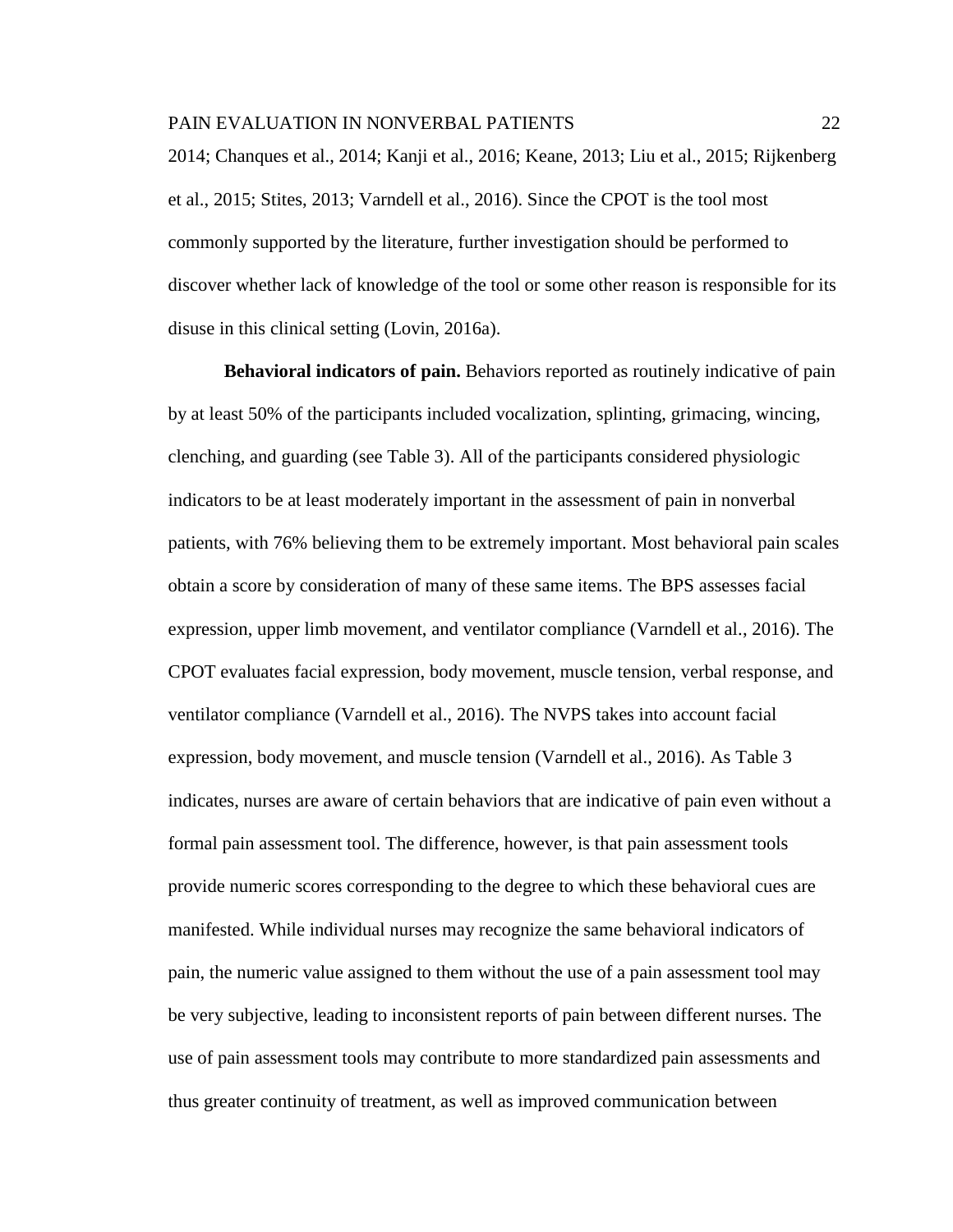healthcare providers (Bourbonnais, Malone-Tucker, & Dalton-Kischel, 2016). The use of pain assessment tools may also assist in the early detection of pain and the selection of specific interventions and may hold nurses accountable for documenting pain (Wøien & Bjørk, 2013).

**Pain assessment tools and clinical judgment.** Nurses may be reluctant to use pain assessment tools when the tool takes into account behaviors that the nurse does not consider to be indicative of pain (Rose et al., 2012). The reverse is also true, when nurses consider items not included in pain assessment tools to be important indicators of pain. This point is illustrated by the fact that 12 participants (48%), when provided the option to write in other physiologic indictors of pain, reported the belief that changes in vital signs, most commonly an increase in respiratory rate and heart rate, were indicative of pain. A similar belief was demonstrated in the 2014 study by Wysong, in which 72% of participants indicated a belief that changes in vital signs are indicative of pain. Research has shown that the value of vital signs as indicators of pain is limited (Barr et al., 2013; Herr, Coyne, McCaffery, Manworren, & Merkel, 2011; Gélinas, 2016). Such a conclusion is due to the fact that changes in vital signs may be caused by many factors other than pain and do not follow a consistent pattern of change in response to pain (Gélinas, 2016; Herr et al., 2011). Belief in the importance of indicators such as vital signs, which are not included in many pain assessment tools, may impact the degree to which nurses are willing to assign a pain score based on a pain assessment tool instead of their personal nursing judgment.

Research has shown that a tension is often perceived between standardized tools and the clinical judgment of experienced nurses. A study by Wøien & Bjørk (2013)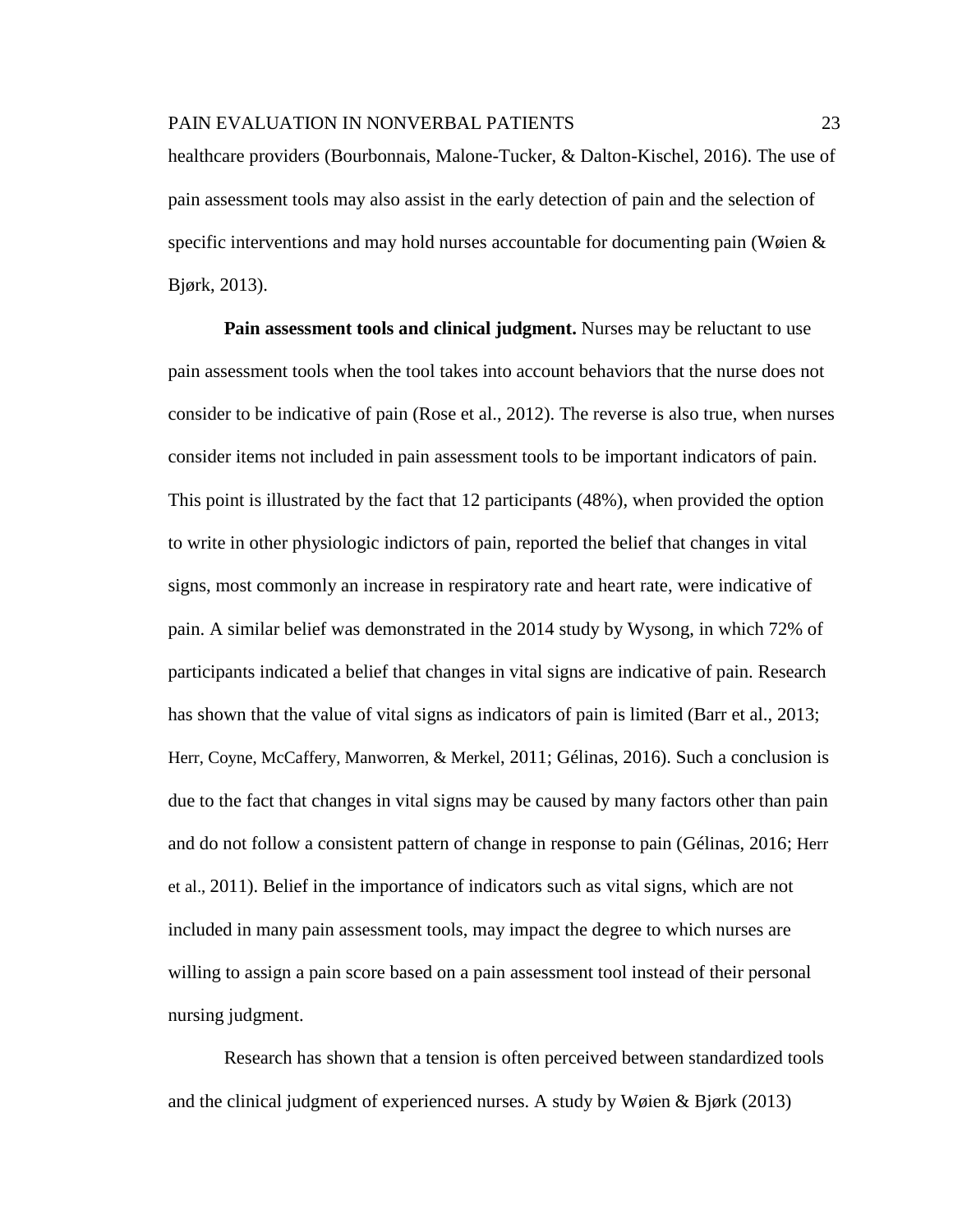revealed that standardized tools are often seen as unable to account for the nuances of the assessment made by an experienced nurse and dismissive of the experience and judgment of the nurse. Another study, conducted by Gerber, Thevoz, and Ramelet (2015), examined the attitudes and practice of expert nurses and showed that even when pain assessment tools are utilized in nonverbal patients, expert nurses may ultimately rely on their assessment of physiologic indicators.

Even when pain is assessed, other considerations must be taken into account for pain management. Gerber et al. (2015) showed that nurses' decision to give pain treatment was influenced by their assessment of the stability of the patient as indicated by heart rate, blood pressure, intra-cranial pressure, etc., in addition to the pain score. These indicators helped the nurses evaluate whether the changes noted in the pain assessment were actually due to pain or were related to some other cause (Gerber et al., 2015). Thus, implementation of a standardized pain assessment tool into unit protocol may supplement but not replace clinical judgment (Wøien & Bjørk, 2013).

#### **Barriers to the Use of Pain Assessment Tools in Non-communicative Patients**

While the majority of study participants reported use of a pain assessment tool, it is important to evaluate barriers to the use of these tools to promote further compliance with their use. Nursing workload was the only factor considered to be a barrier often or routinely to the use of these tools by at least 50% of participants. Patient instability was considered a barrier by 80% of the participants at least sometimes  $(26 – 50%$  of the time). These findings were similar to the results obtained by Rose et al. (2011), in which hemodynamic instability, patient inability to communicate, and nursing workload were cited as the three most common barriers to pain assessment and management in general.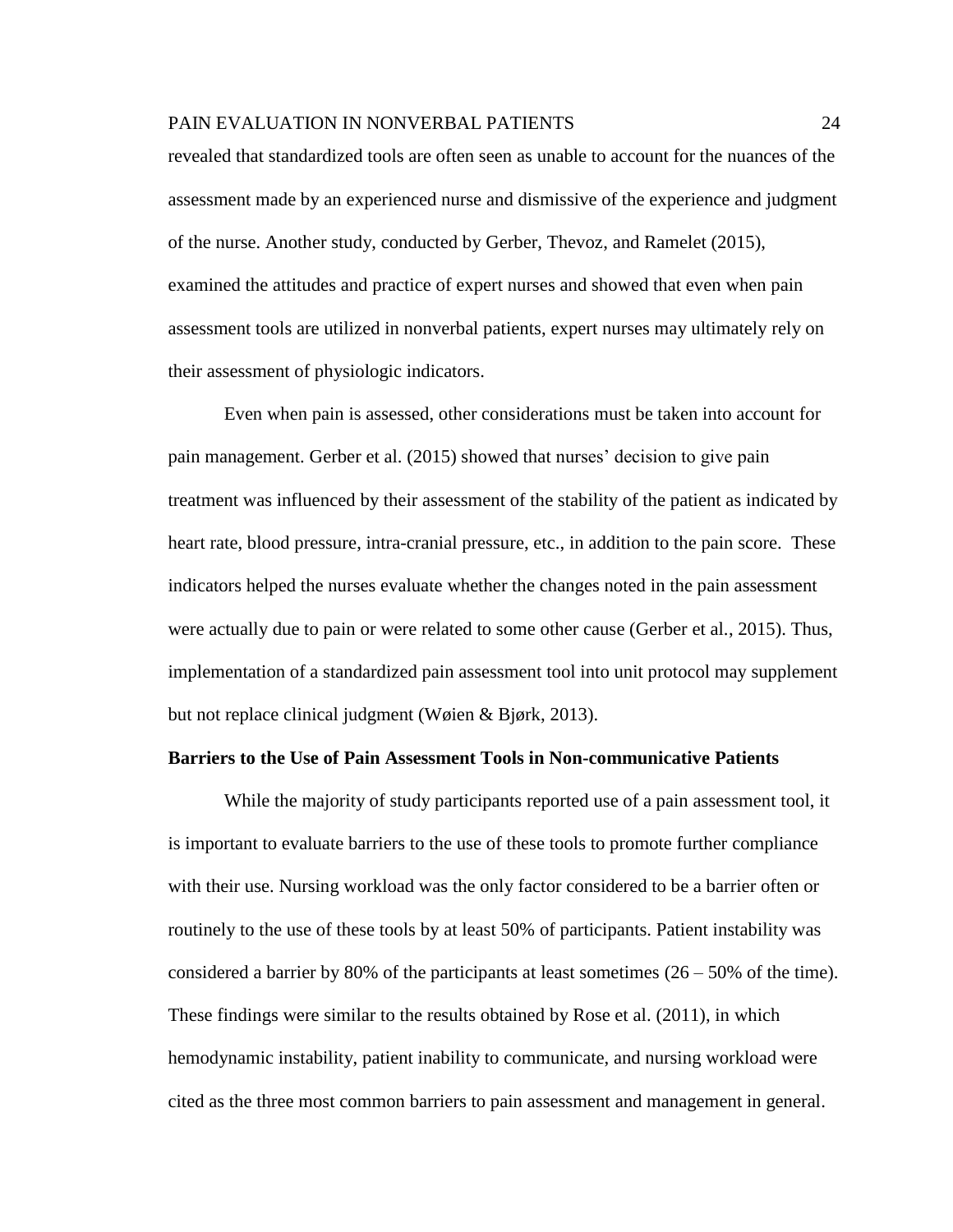The fact that nursing workload was most commonly considered a barrier to the use of pain assessment tools highlights the need for tools that are simple, easy, and quick to utilize in the clinical setting. The BPS tends to have good feasibility and was ranked above the CPOT for ease of use by ICU nurses (Chanques et al., 2014; Varndell et al., 2016). The NVPS was also reported to have high ease of use (Chanques et al., 2014). While the CPOT is often considered superior to the BPS and the NVPS as an assessment tool in nonverbal patients, this lower ease of use in actual clinical practice may limit its implementation.

#### **Years of Experience and Pain Assessment Practices**

No correlation was found to exist between years of experience as a nurse and the perceived importance of using a pain assessment tool to evaluate pain in the nonverbal population (Spearman correlation coefficient of  $0.216$ ,  $p = 0.300$ ) or between years of experience and the frequency of pain assessment tool use (Spearman correlation coefficient of -0.174,  $p = 0.404$ ). These findings are consistent with those of the study by Wysong (2014), which identified no significant differences in attitudes or practices in the area of pain assessment in nonverbal patients based on age, experience, or level of education. They differ, however, from the results of the study by Rose et al. (2011), in which nurses with more experience tended to use pain assessment tools in noncommunicative patients less than did nurses with fewer years of experience. Other studies examining the pain assessment practices of expert nurses tend to show that while these individuals may use pain assessment tools, they also rely heavily on their clinical judgment (Gerber et al., 2015; Wøien & Bjørk, 2013). Further research is necessary to examine differences that exist in pain assessment practices across the range of nursing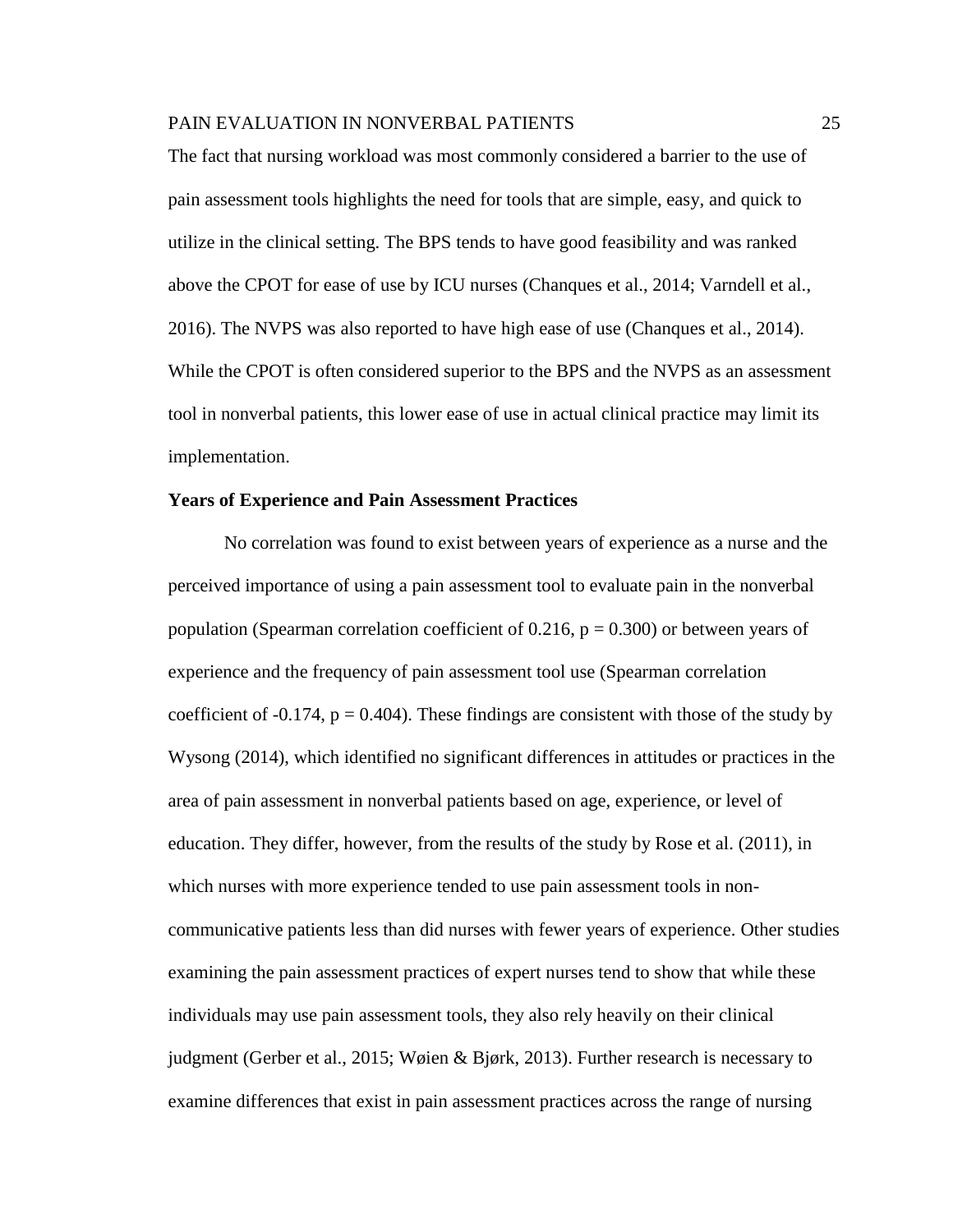experience.

#### **Other Considerations in the Use of Pain Assessment Tools**

The study by Rose et al. (2012) assessed the knowledge of participants regarding guidelines and practice recommendations for pain assessment and management. Similar questions were not included in the modified survey implemented in this study. An evaluation of the exposure of participants to such knowledge or to training sessions on pain assessment and management may reveal correlations between pain assessment practices and specific education received by nurses. If such correlations exist, education programs may be tailored to promote increased use of pain assessment tools in the clinical setting.

Rose and associates conducted another study in 2013 to examine the effect that the implementation of the CPOT for pain assessment in non-communicative patients would have on the frequency of documentation of pain and the administration of analgesics and sedatives. Study results showed a dramatic increase in the frequency of documentation of pain assessments. Despite this increase in documentation, no analgesic was administered in approximately 40% of the assessments that were positive for the presence of pain (Rose, Haslam, Dale, Knechtel, & McGillion, 2013). Similarly, another study revealed that no analgesia was administered for 29% of the pain evaluations that were positive for the presence of pain (Bourbonnais et al., 2016). These studies reveal that assessment of pain is not necessarily followed by an increase in its treatment. While this study is limited to an examination of the use of pain assessment tools, further research is necessary to examine the degree to which pain assessments lead to actual treatment of the pain.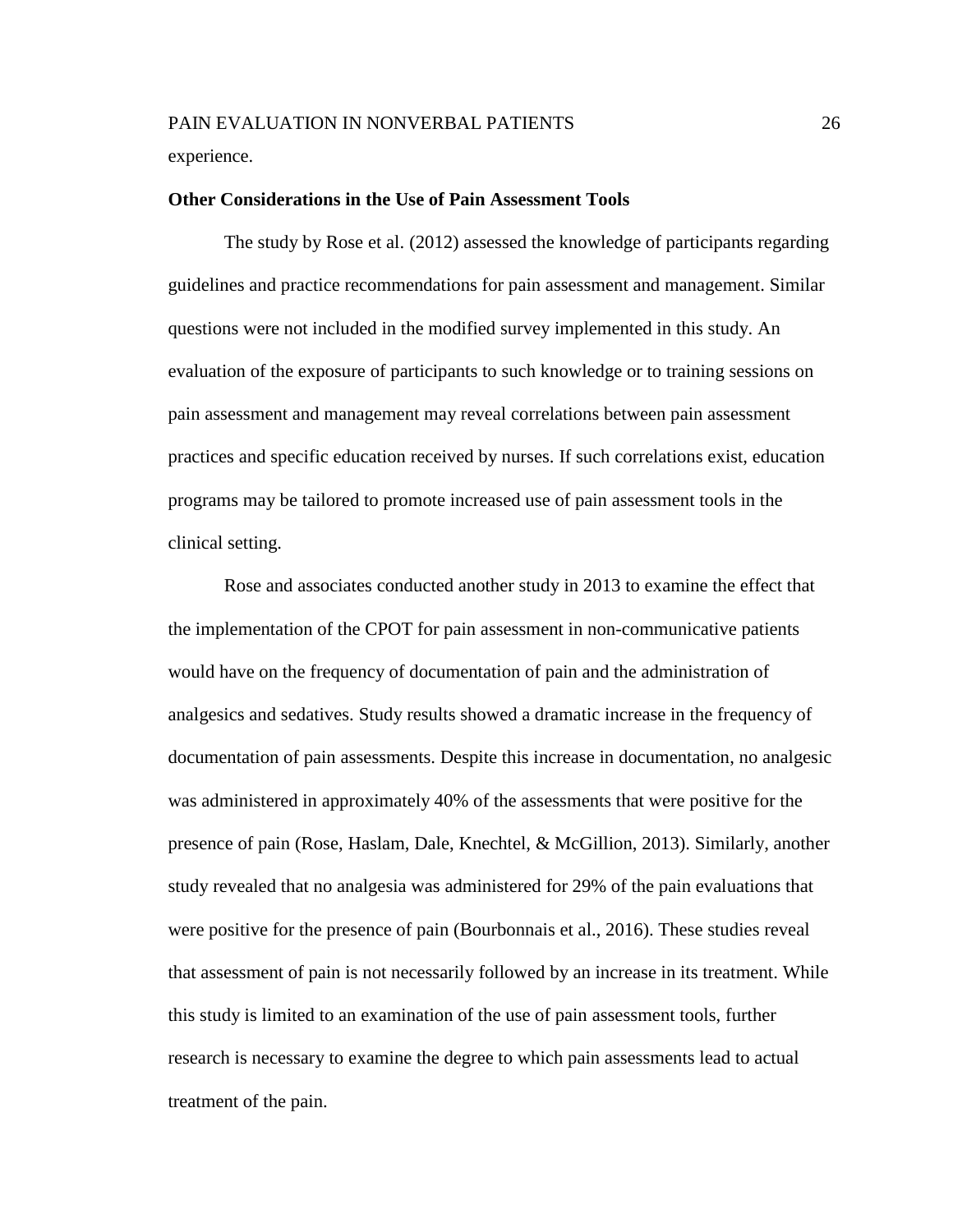# PAIN EVALUATION IN NONVERBAL PATIENTS 27 **Limitations**

Various limitations are present in this study. First, the use of surveys does not guarantee that the practices reported are those which actually occur in the clinical setting. Individuals may report practices that conform to known hospital policies instead of those which occur in the clinical setting. Also, nurses may consider observation of certain behavioral indicators as use of a tool, without having actually assigned the numeric values to the behaviors as the tool specifies. Second, one question on the survey assessed specific pain assessment tools used by the participant. While a list was provided of the most commonly used pain assessment tools, the specific name of the one used by the hospital at which the study was conducted was not included on the list. An option was provided for the individual to write in the name of the tool which was used, but it is possible for an individual to use a pain assessment tool regularly and not know its official name. This unfamiliarity with technical names of tools may limit the accuracy of the results obtained from this question. Finally, data collection from the Cardio Thoracic ICU occurred at a leadership meeting. Data from this group may have been biased since these individuals do not necessarily reflect the practices of most staff nurses.

#### **Recommendations for Future Study**

More research is needed to determine the practice of nurses across the nation in varied hospital settings regarding the use of pain assessment tools in nonverbal patients. Further investigation should also be performed to discover whether lack of knowledge of the tool or some other reason is responsible for the disuse of the CPOT, the nonverbal pain assessment tool most supported by the literature, in this clinical setting. Additional studies will be necessary to examine differences that exist in pain assessment practices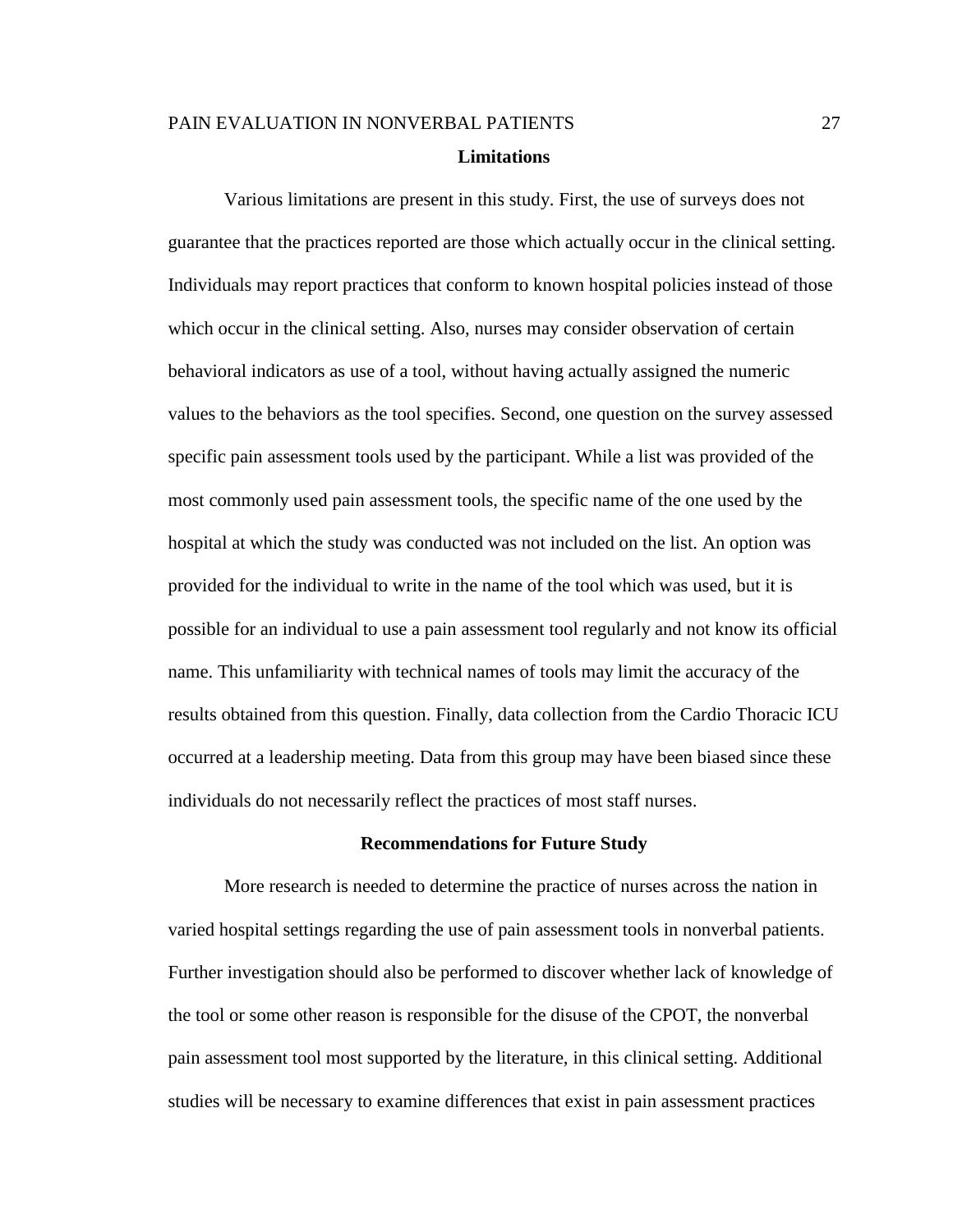across the range of nursing experience. Finally, additional research should be performed to evaluate the measures, or lack thereof, taken to treat pain once it has been identified using pain assessment tools.

# **Conclusion**

Most of the nurses surveyed not only use tools for the pain assessment of nonverbal patients, but use them frequently and consider their use to be important. Since nursing workload is the most common barrier to the use of these tools in clinical practice, unit policy should support the use of assessment tools that are not only supported by research, but also easy and quick to use. A lack of correlations between years of experience as a nurse and use of pain assessment tools and perceived importance of such tools respectively leads to the conclusion that the use of these tools is consistent in this setting by both new nurses and those with more experience. Careful pain assessment is crucial for patients who cannot report their own pain, and hospitals should regularly evaluate compliance with nonverbal pain assessment policies and the agreement of those policies with current research. The findings of the current study may be used to tailor future staff education programs on pain assessment in nonverbal patients to existing knowledge and practice.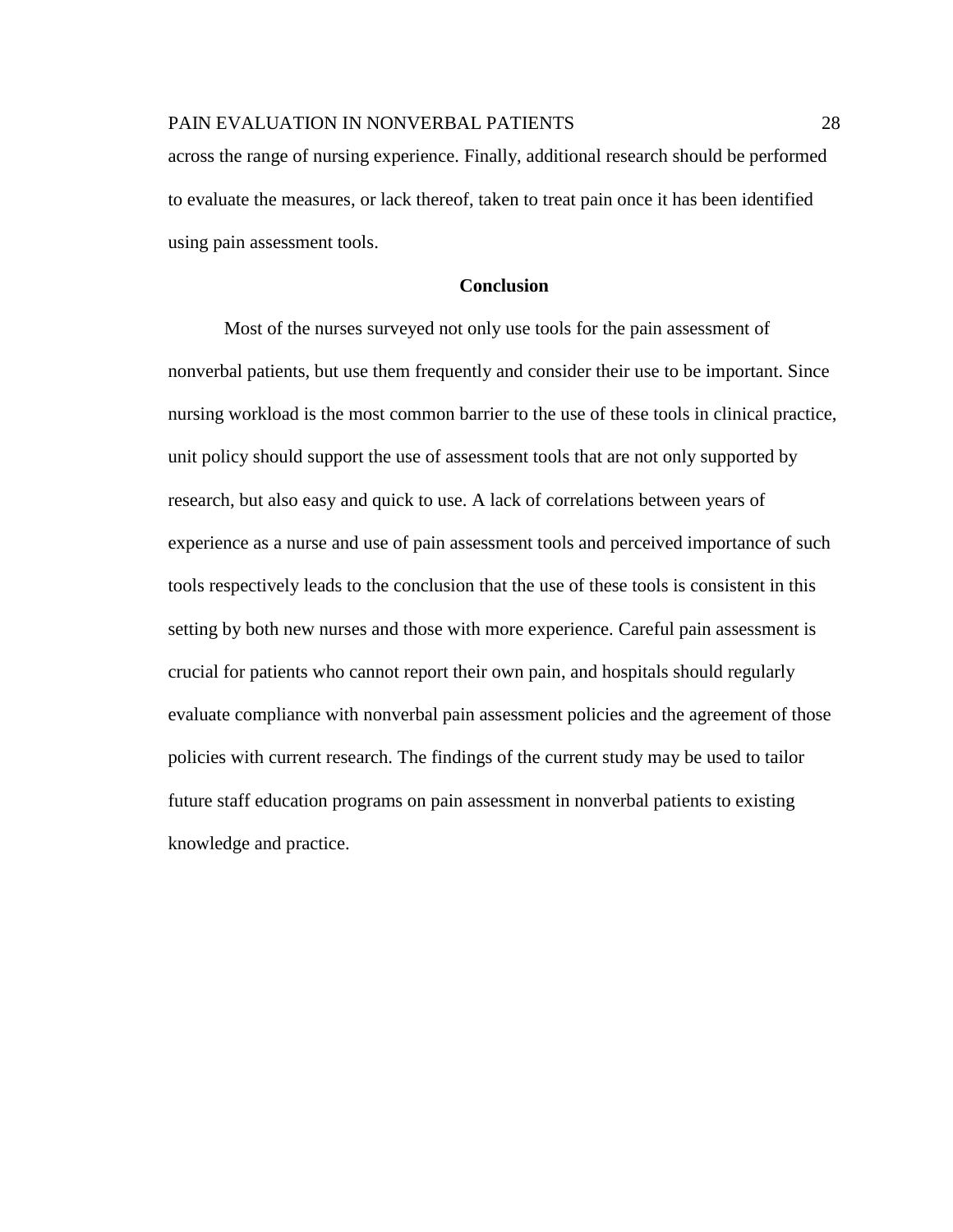Al Darwish, Z., Hamdi, R., & Fallatah, S. (2016). Evaluation of pain assessment tools in patients receiving mechanical ventilation. *AACN Advanced Critical Care, 27*(2), 162-172. doi: 10.4037/aacnacc2016287

Barr, J., Fraser, G., Puntillo, K., Ely, W., Gélinas, C., Dasta, J.,…Roman, J. (2013). Clinical practice guidelines for the management of pain, agitation, and delirium in adult patients in the Intensive Care Unit. *Critical Care Medicine, 41*(1), 263-306. doi: 10.1097/CCM.0b013e3182783b72

Bourbonnais, F., Malone-Tucker, S., & Dalton-Kischel, D. (2016). Intensive care nurses' assessment of pain in patients who are mechanically ventilated: How a pilot study helped to influence practice. *The Canadian Journal of Critical Care Nursing, 27*(3), 24-29. Retrieved from http://search.proquest.com/docview/1817070189?pq-

origsite=summon&accountid=12085

Buttes, P., Keal, G., Cronin, S., Stocks, L., & Stout, C. (2014). Validation of the Critical-Care Pain Observation Tool in adult critically ill patients. *Dimensions of Critical Care Nursing, 33*(2), 78-81. doi: 10.1097/DCC.0000000000000021

Chanques, G., Pohlman, A., Kress, J., Molinari, N., de Jong, A., Jaber, S., & Hall, J. (2014). Psychometric comparison of three behavioural scales for the assessment of pain in critically ill patients unable to self-report. *Critical Care, 18*(5), R160. doi: 10.1186/cc14000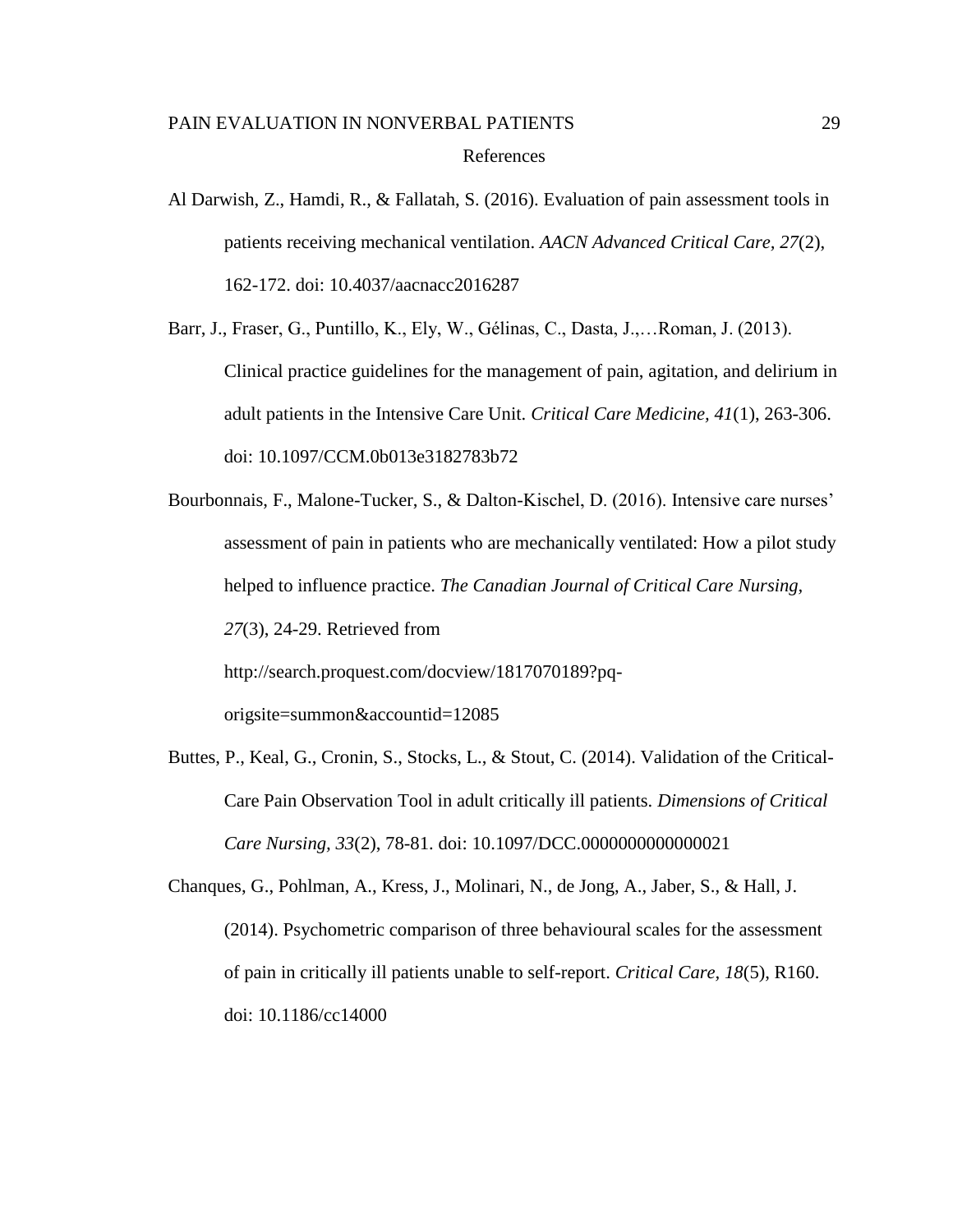Chen, H. & Chen, Y. (2015). Pain assessment: Validation of the physiologic indicators in the ventilated adult patient. *Pain Management Nursing, 16*(2), 105-111. doi: 10.1016/j.pmn.2014.05.012

Dunwoody, C., Krenzischek, D., Pasero, C., Rathmell, J., & Polomano, R. (2008). Assessment, physiological monitoring, and consequences of inadequately treated acute pain. *Pain Management Nursing, 9*(1), 11-21. doi:

10.1016/j.pmn.2007.11.006

- Gélinas, C. (2016). Pain assessment in the critically ill adult: Recent evidence and new trends. *Intensive and Critical Care Nursing, 34*, 1-11. Retrieved from [http://www.sciencedirect.com.ezproxy.liberty.edu/science/article/pii/S096433971](http://www.sciencedirect.com.ezproxy.liberty.edu/science/article/pii/S0964339716000215) [6000215](http://www.sciencedirect.com.ezproxy.liberty.edu/science/article/pii/S0964339716000215)
- Georgiou, E., Hadjibalassi, M., Lambrinou, E., Andreou, P., & Papathanassoglou, E. (2015). The impact of pain assessment on critically ill patients' outcomes: A systematic review. *BioMed Research International, 2015,* 1-18. Retrieved from https://www.hindawi.com/journals/bmri/2015/503830/
- Gerber, A., Thevoz, A., & Ramelet, A. (2015). Expert clinical reasoning and pain assessment in mechanically ventilated patients: A descriptive study. *Australian Critical Care, 28*(1), 2-8. doi: http://dx.doi.org/10.1016/j.aucc.2014.06.002
- Herr, K., Coyne, P., McCaffery, M., Manworren, R., & Merkel, S. (2011). Pain assessment in patient unable to self-report: Position statement with clinical practice recommendations. *Pain Management Nursing, 12*(4), 230-250. doi: http://dx.doi.org.ezproxy.liberty.edu/10.1016/j.pmn.2011.10.002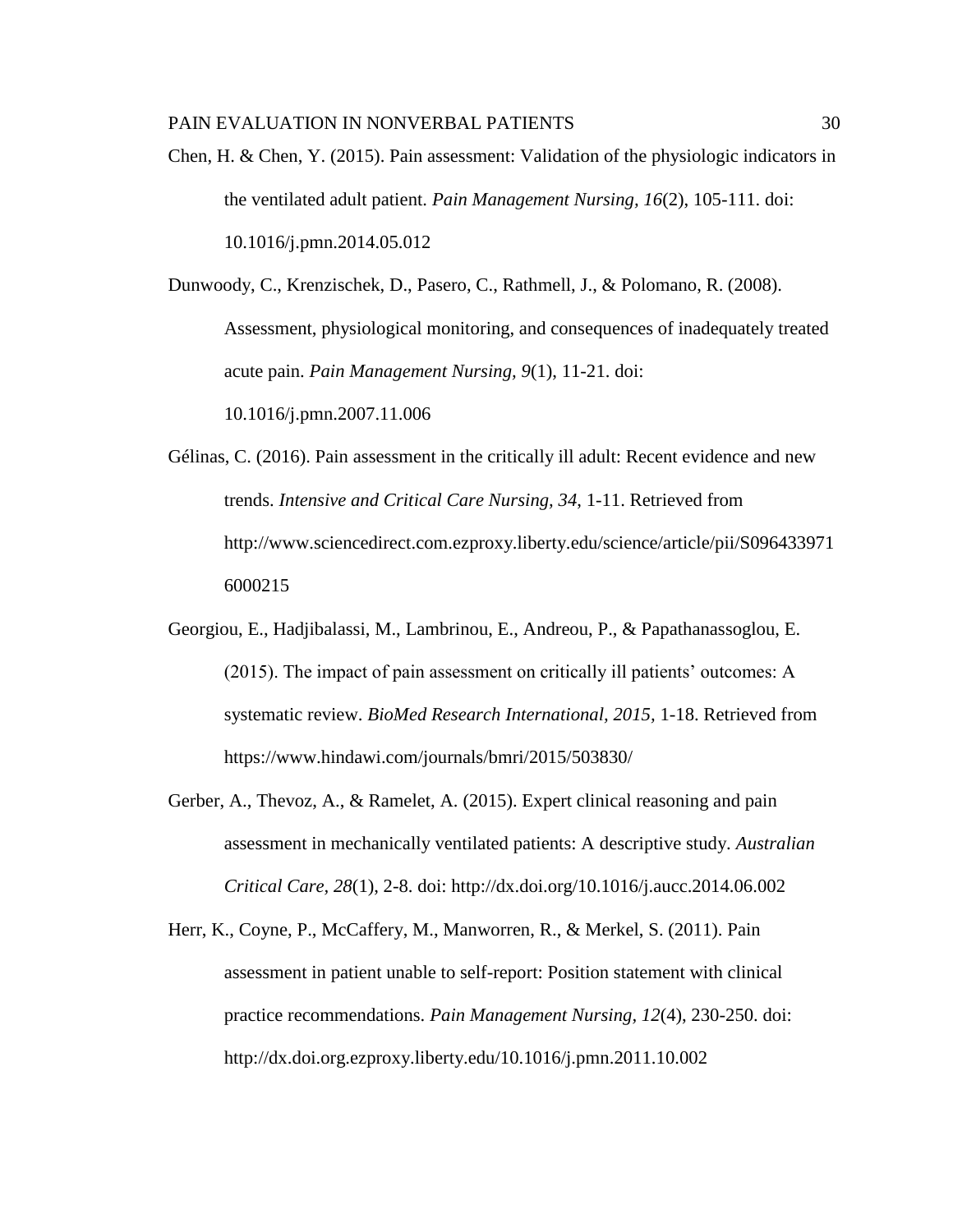- Kanji, S., MacPhee, H., Singh, A., Johanson, C., Fairbairn, J., Lloyd, T., … Rosenberg, E. (2016). Validation of the Critical Care Pain Observation Tool in critically ill patients with delirium: A prospective cohort study. *Critical Care Medicine, 44*(5), 943-947. doi: 10.1097/CCM.0000000000001522
- Keane, K. (2013). Validity and reliability of the critical care pain observation tool: A replication study. *Pain Management Nursing, 14*(4), E216-e225. doi: 10.1016/j.pmn.2012.01.002
- Keogh, E., Moore, D. J., Duggan, G. B., Payne, S. J., & Eccleston, C. (2013). The disruptive effects of pain on complex cognitive performance and executive control. *PLoS One, 8*(12), e83272. doi:

http://dx.doi.org/10.1371/journal.pone.0083272

- Kindler, L. & Polomano, R. (2014). Pain. In S. Lewis, S. Dirksen, M. Heitkemper, & L. Bucher (Eds.), *Medical-surgical nursing: Assessment and management of clinical problems* (8th ed., pp. 114-139). St. Louis, MO: Elsevier Mosby.
- Lewis, S. (2014). Stress and stress management. In S. Lewis, S. Dirksen, M. Heitkemper, & L. Bucher (Eds.), *Medical-surgical nursing: Assessment and management of clinical problems* (9th ed., pp. 88-98). St. Louis, MO: Elsevier Mosby.
- Liu, Y., Li, L., & Herr, K. (2015). Evaluation of two observational pain assessment tools in Chinese critically ill patients. *Pain Medicine, 16*(8), 1622-1628. doi: 10.1111/pme.12742
- Lovin, R. (2016a). *Honors petition matrix final draft.* Unpublished manuscript, Liberty University.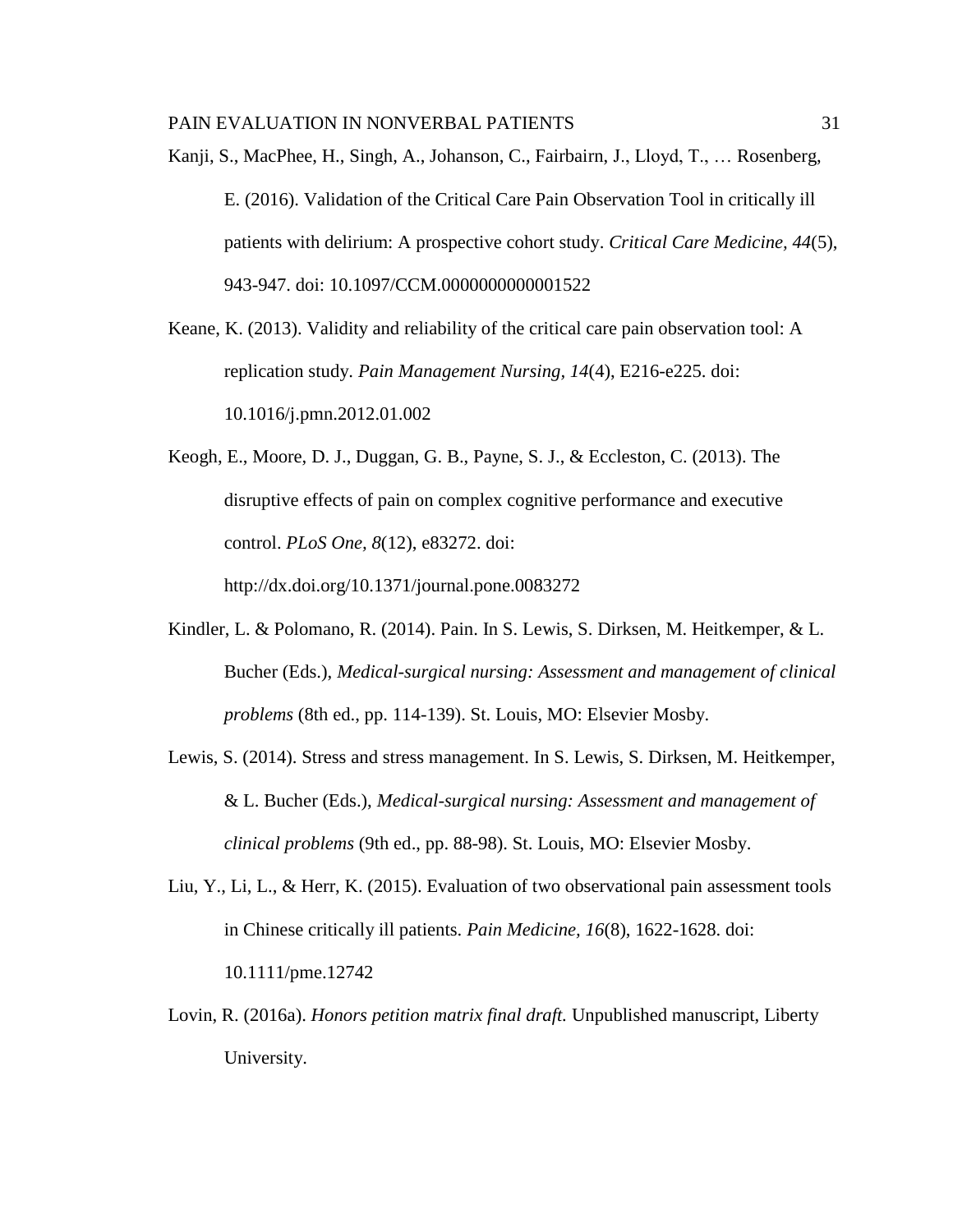- Lovin, R. (2016b). *Pain management systems paper.* Unpublished manuscript, Liberty University.
- Pasero, C. & McCaffery, M. (2011). *Pain assessment and pharmacologic management.*  St. Louis, MO: Mosby Elsevier.

Rijkenberg, S., Stilma, W., Endeman, H., Bosman, R., & Oudemans-van Straaten, H. (2015). Pain measurement in mechanically ventilated critically ill patients: Behavioral Pain Scale versus Critical-Care Pain Observation Tool. *Journal of Critical Care, 30*(1), 167-172. doi:<http://dx.doi.org/10.1016/j.jcrc.2014.09.007>

- Rose, L., Haslam, L., Dale, C., Knechtel, L., Fraser, M., Pinto, R., … Watt-Watson, J. (2011). Survey of assessment and management of pain for critically ill adults. *Intensive and Critical Care Nursing, 27*(3), 121-128. doi: <http://dx.doi.org/10.1016/j.iccn.2011.02.001>
- Rose, L., Haslam, L., Dale, C., Knechtel, L., & McGillion, M. (2013). Behavioral pain assessment tool for critically ill adults unable to self-report pain. *American Journal of Critical Care, 22*(3), 246-255. doi: 10.4037/ajcc2013200
- Rose, L., Smith, O., Gélinas, C., Haslam, L., Dale, C., Luk, E., … Watt-Watson, J. (2012). Critical care nurses' pain assessment and management practices: A survey in Canada. *American Journal of Critical Care, 21*(4), 251-259. doi: http://dx.doi.org/10.4037/ajcc2012611
- Shahriari, M., Golshan, A., Alimohammadi, N., Abbasi, S., & Fazel, K. (2015). Effects of pain management program on the length of stay of patients with decreased level of consciousness: A clinical trial. *Iranian Journal of Nursing and Midwifery Research, 20*(4), 502-507. doi: 10.4103/1735-9066.160996